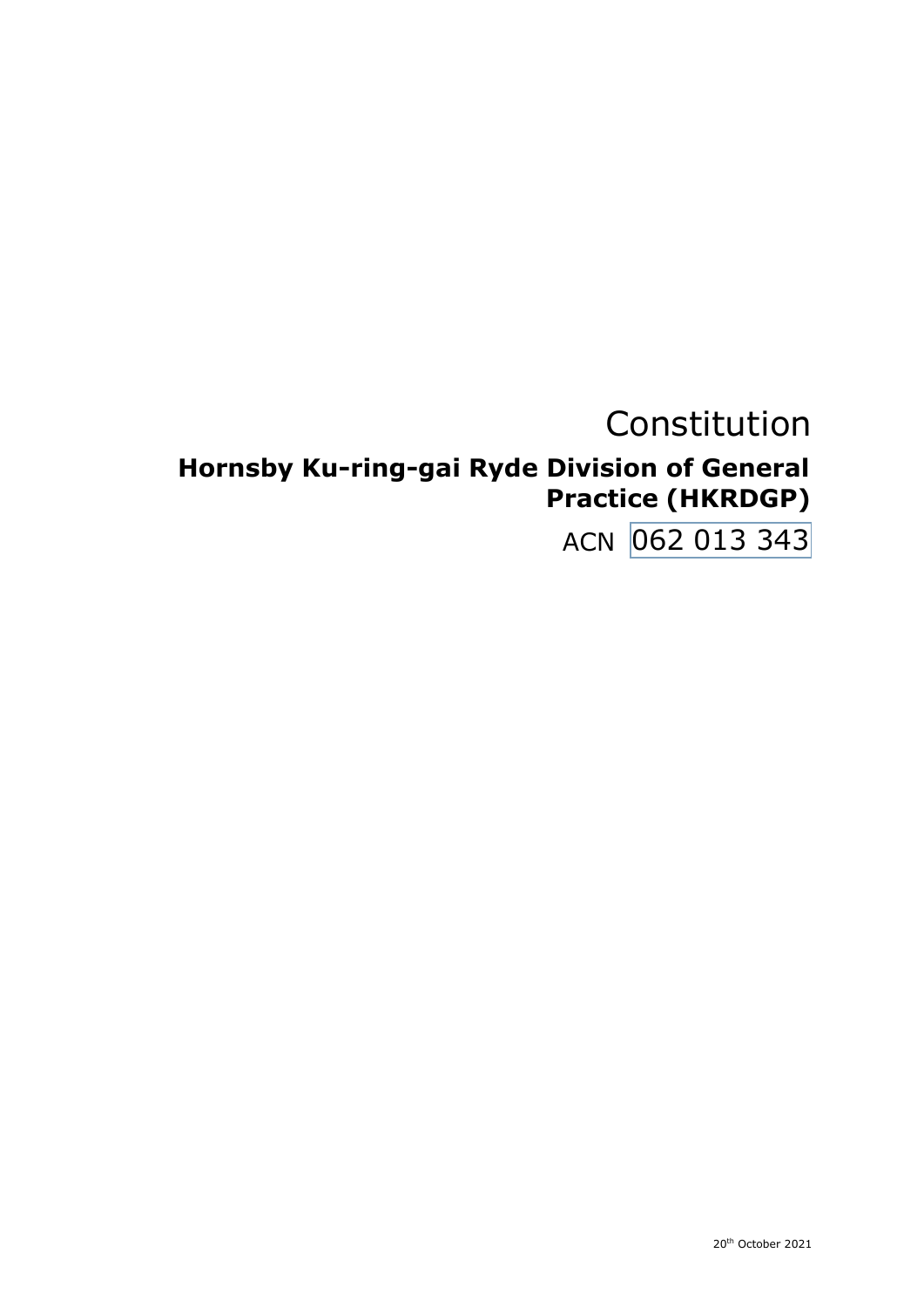# **TABLE OF CONTENTS**

| 1.             |                                                                                             |  |
|----------------|---------------------------------------------------------------------------------------------|--|
|                | 1.1<br>1.2                                                                                  |  |
| 2.             |                                                                                             |  |
|                | 2.1<br>2.2                                                                                  |  |
| 3.             |                                                                                             |  |
|                | 3.1<br>3.2<br>3.3<br>3.4<br>3.5<br>3.6<br>3.7<br>3.8<br>3.9<br>3.10<br>3.11<br>3.12         |  |
| $\mathbf{4}$ . |                                                                                             |  |
|                | 4.1<br>4.2<br>4.3<br>4.4<br>4.5                                                             |  |
| 5.             |                                                                                             |  |
|                | 5.1<br>5.2                                                                                  |  |
| 6.             |                                                                                             |  |
|                | 6.1<br>6.2<br>6.3<br>6.4<br>6.5<br>6.6<br>6.7<br>6.8<br>6.9<br>6.10<br>6.11<br>6.12<br>6.13 |  |
|                | 6.14                                                                                        |  |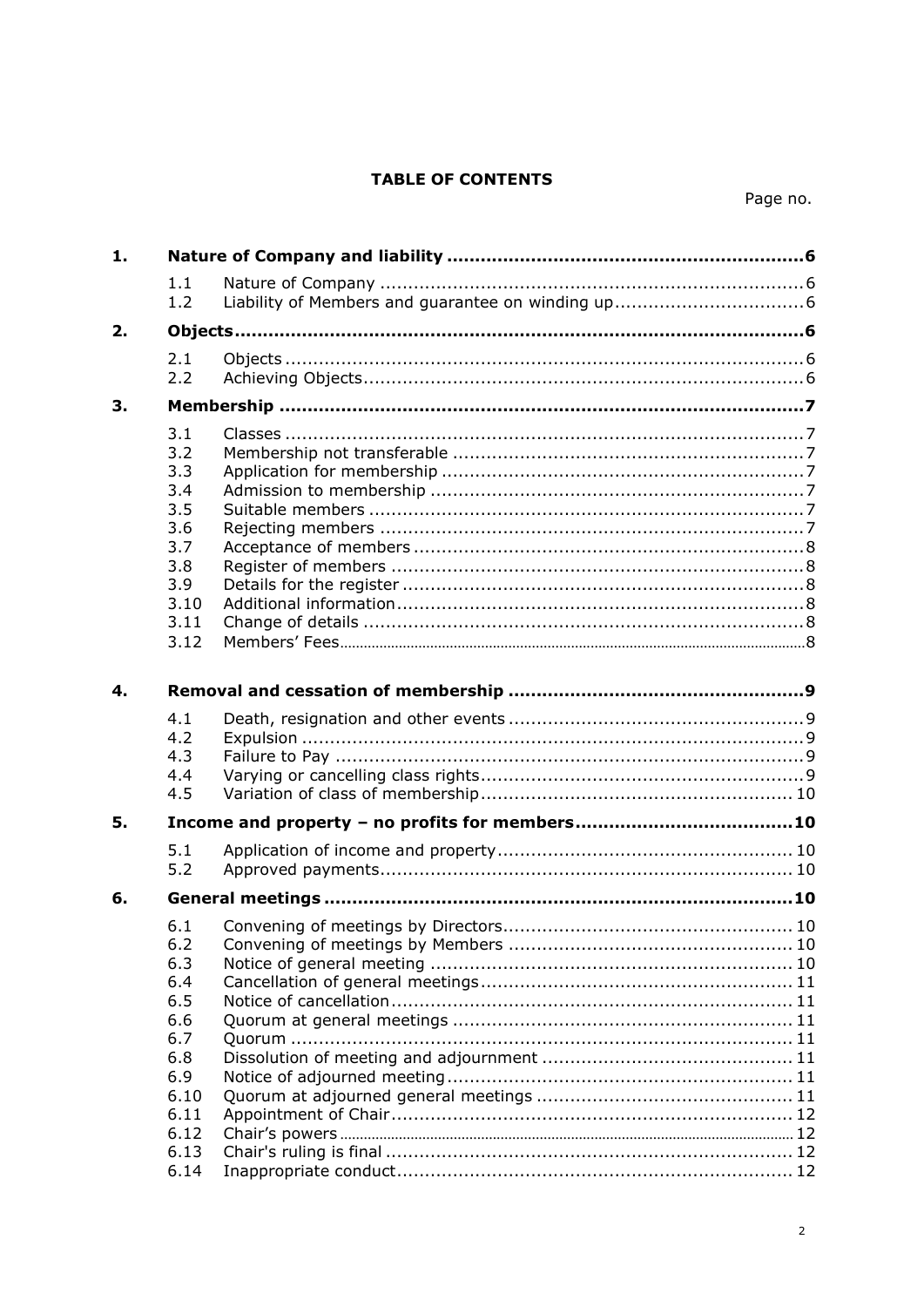|     | 6.15  |                                                       |  |
|-----|-------|-------------------------------------------------------|--|
|     | 6.16  |                                                       |  |
|     | 6.17  |                                                       |  |
|     | 6.18  |                                                       |  |
|     | 6.19  |                                                       |  |
|     | 6.20  |                                                       |  |
|     | 6.21  |                                                       |  |
|     | 6.22  |                                                       |  |
|     | 6.23  |                                                       |  |
|     | 6.24  |                                                       |  |
|     | 6.25  |                                                       |  |
|     | 6.26  |                                                       |  |
|     | 6.27  |                                                       |  |
|     | 6.28  |                                                       |  |
|     | 6.29  |                                                       |  |
|     | 6.30  |                                                       |  |
|     |       |                                                       |  |
| 7.  |       |                                                       |  |
|     | 7.1   |                                                       |  |
| 8.  |       |                                                       |  |
|     | 8.1   |                                                       |  |
|     | 8.2   |                                                       |  |
|     | 8.3   |                                                       |  |
|     | 8.4   |                                                       |  |
|     | 8.5   |                                                       |  |
|     | 8.6   |                                                       |  |
|     | 8.7   | Election procedures to be determined by the Board  16 |  |
|     | 8.8   |                                                       |  |
|     | 8.9   |                                                       |  |
|     | 8.10  |                                                       |  |
|     | 8.11  |                                                       |  |
| 9.  |       |                                                       |  |
|     |       |                                                       |  |
|     | 9.1   |                                                       |  |
|     | 9.2   |                                                       |  |
|     | 9.3   |                                                       |  |
|     | 9.4   |                                                       |  |
| 10. |       |                                                       |  |
|     |       |                                                       |  |
| 11. |       |                                                       |  |
|     |       |                                                       |  |
|     | 11.1  |                                                       |  |
|     | 11.2  |                                                       |  |
|     | 11.3  |                                                       |  |
|     | 11.4  |                                                       |  |
|     | 11.5  |                                                       |  |
|     | 11.6  |                                                       |  |
|     | 11.7  |                                                       |  |
|     | 11.8  |                                                       |  |
|     | 11.9  |                                                       |  |
|     | 11.10 |                                                       |  |
|     | 11.11 |                                                       |  |
|     |       |                                                       |  |
|     |       |                                                       |  |
|     |       |                                                       |  |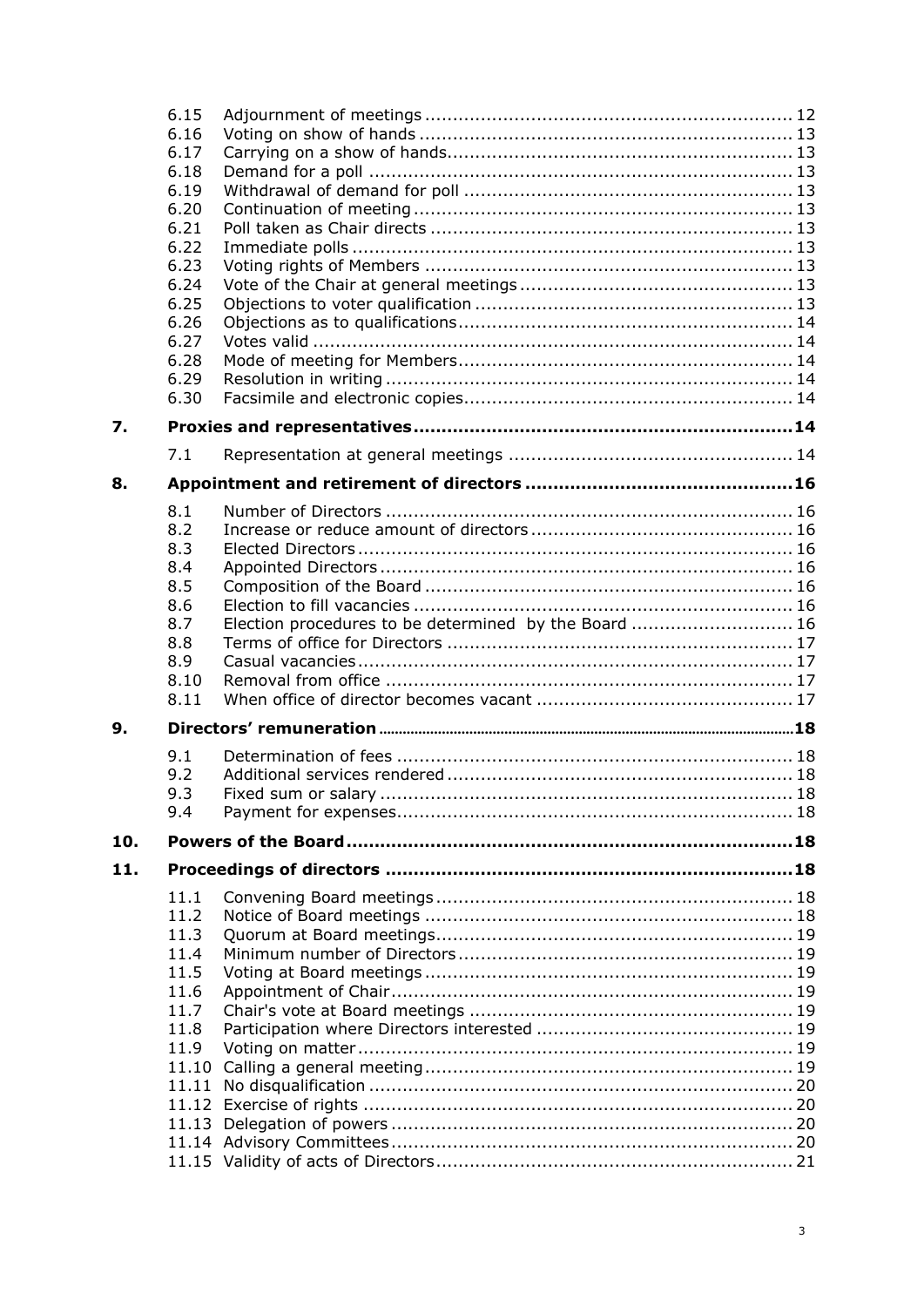| 12. |                                              |                                                      |  |
|-----|----------------------------------------------|------------------------------------------------------|--|
|     | 12.1<br>12.2<br>12.3<br>12.4                 | Termination of appointment of alternate Directors 22 |  |
| 13. |                                              |                                                      |  |
|     | 13.1<br>13.2<br>13.3                         |                                                      |  |
| 14. |                                              |                                                      |  |
|     | 14.1<br>14.2<br>14.3                         |                                                      |  |
| 15. |                                              |                                                      |  |
|     | 15.1<br>15.2<br>15.3<br>15.4                 |                                                      |  |
| 16. |                                              |                                                      |  |
|     | 16.1<br>16.2<br>16.3<br>16.4<br>16.5         |                                                      |  |
| 17. |                                              |                                                      |  |
|     | 17.1<br>17.2<br>17.3<br>17.4                 |                                                      |  |
| 18. |                                              |                                                      |  |
|     | 18.1<br>18.2<br>18.3                         |                                                      |  |
| 19. |                                              |                                                      |  |
| 20. |                                              |                                                      |  |
|     | 20.1<br>20.2<br>20.3<br>20.4                 |                                                      |  |
| 21. |                                              |                                                      |  |
|     | 21.1<br>21.2<br>21.3<br>21.4<br>21.5<br>21.6 |                                                      |  |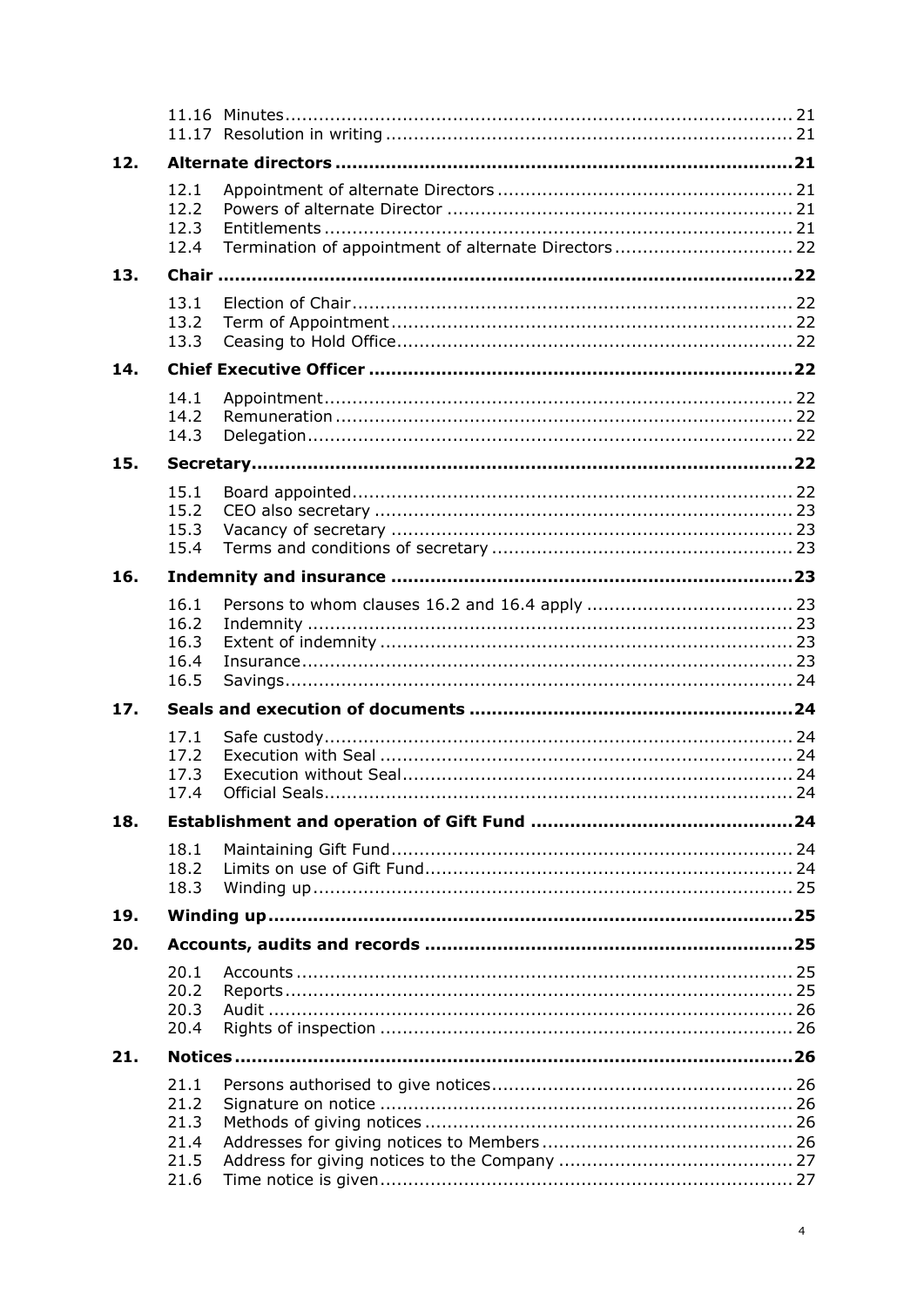| 22. |  |  |
|-----|--|--|
|     |  |  |
|     |  |  |
|     |  |  |
|     |  |  |
|     |  |  |
|     |  |  |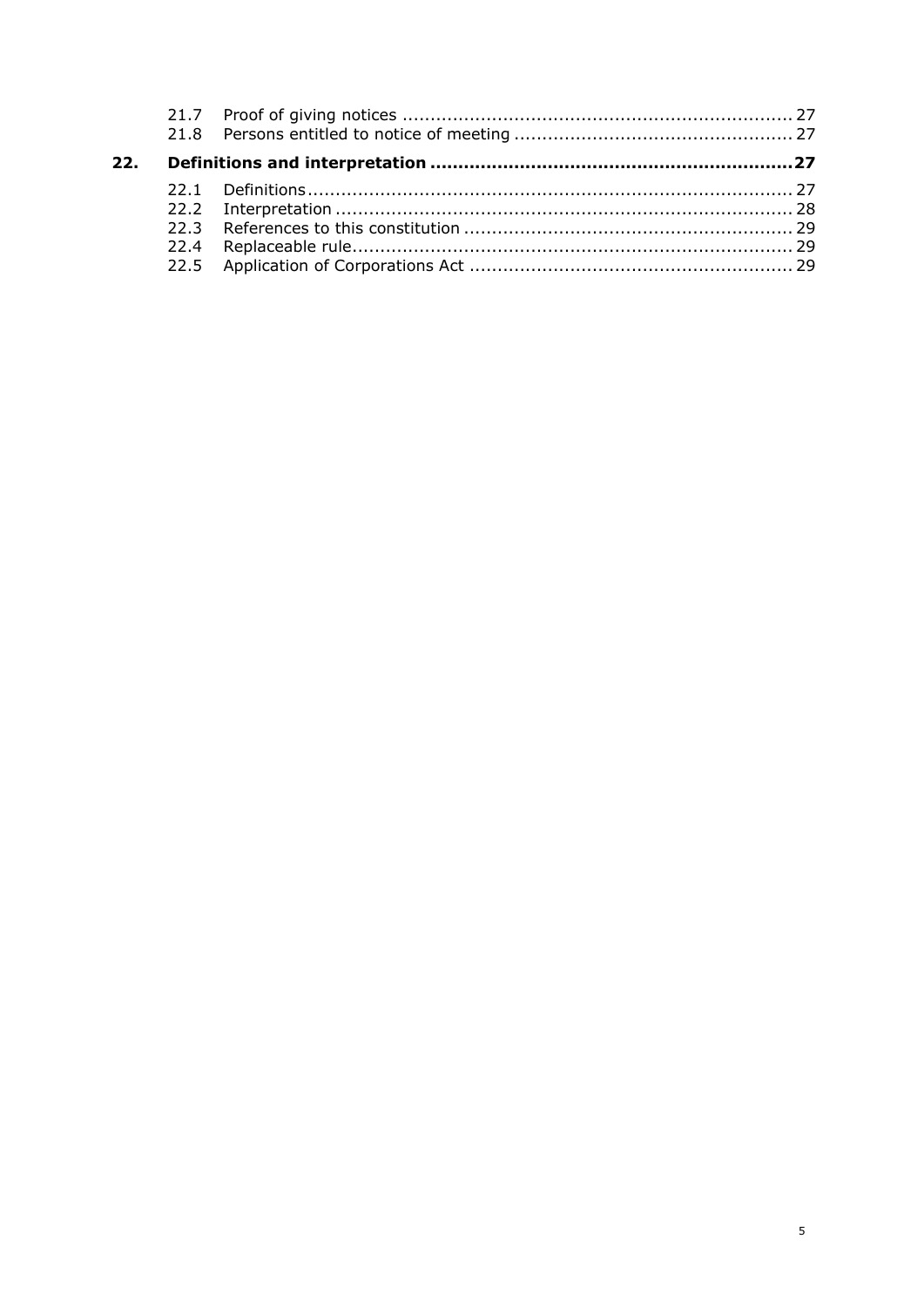# 062 013 343 **Practice (HKRDGP)** *ACN Corporations Act 2001 (Cth) Public Company limited by guarantee* **Hornsby Ku-ring-gai Ryde Division of General**

# <span id="page-5-0"></span>**1. Nature of Company and liability**

## <span id="page-5-1"></span>**1.1 Nature of Company**

The Company is a public Company limited by guarantee.

## <span id="page-5-2"></span>**1.2 Liability of Members and guarantee on winding up**

- (a) The liability of the Members is limited.
- (b) Every member undertakes to contribute \$10.00 to the assets of the Company if it is wound up while that person is a Member, or within one year afterwards; for
	- (i) payment of the Company's debts and liabilities contracted before they ceased to be a Member; and
	- (ii) costs and expenses of winding up.

# <span id="page-5-3"></span>**2. Objects**

## <span id="page-5-4"></span>**2.1 Objects**

The Company aims to improve the health outcomes of the community through strengthening and developing General Practice Care in the GPNN Local area by:

- (a) facilitating improved liaison between general practitioners and other areas of the health care system.
- (b) facilitating the advancement of general practice.
- (c) enhancing educational and professional development opportunities for general practitioners and undergraduates.
- (d) facilitating increased general practitioner focus on illness prevention and health promotion activities.

Any of these objects can be undertaken to the inclusion or exclusion of the other.

#### <span id="page-5-5"></span>**2.2 Achieving Objects**

- (a) The Company will seek to achieve its objects by:
	- (i) Receiving any funds and to distribute these funds in a manner that attains the objects of the Company.
	- (ii) Doing all such things as incidental, convenient or conducive to the attainment of all or any of the objects of the Company.
- (b) The Company has the powers set out in the Corporations Act but only to do all things that are necessary, convenient or incidental to carry out the objects set out in clause [2.1,](#page-5-4) including raising money and granting security over the property of the Company.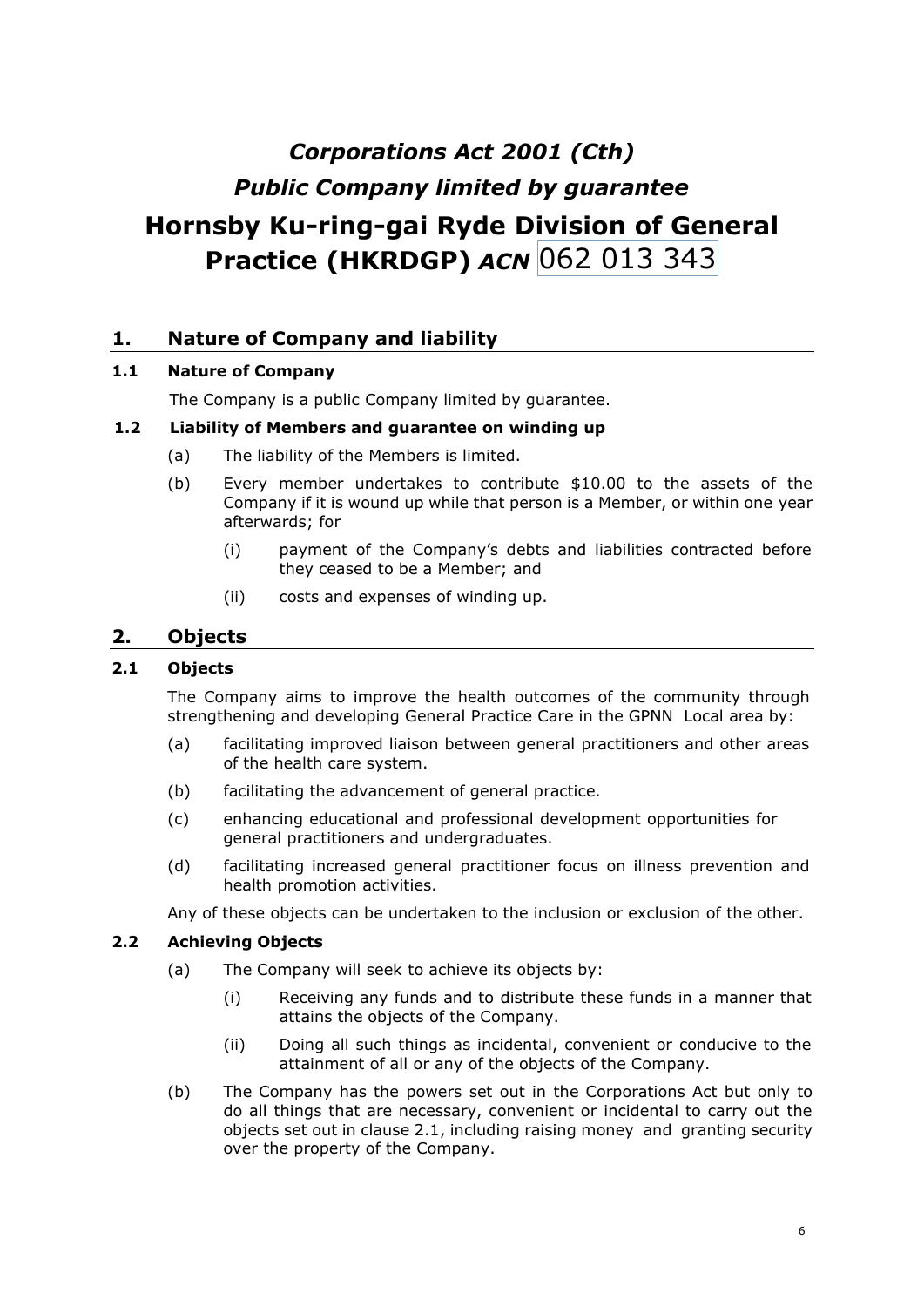# <span id="page-6-0"></span>**3. Membership**

## <span id="page-6-1"></span>**3.1 Classes**

A person may be a Member of the Company in only one of the following classes:

| Class             | Qualification                                                                                                                                                                                                                                                                                                                       |  |
|-------------------|-------------------------------------------------------------------------------------------------------------------------------------------------------------------------------------------------------------------------------------------------------------------------------------------------------------------------------------|--|
| GP Member         | <b>Registered Medical Practitioners</b><br>who either live or work or are involved<br>in General Practice in the HKRDGP area<br>in the areas of Hornsby, Ku-ring-gai,<br>Ryde, Hunters Hill local government<br>areas and their adjacent areas and who<br>agree that they are aligned to the<br>strategic objectives of the Company |  |
| Associate Members | Individuals involved in General<br>Practice in the HKRGP area who can<br>demonstrate that they are aligned tothe<br>strategic objectives of the Company                                                                                                                                                                             |  |

## <span id="page-6-2"></span>**3.2 Membership not transferable**

A Member's rights, privileges and benefits of membership are personal to the Member and membership of the Company is not transferable, other than by operation of law.

## <span id="page-6-3"></span>**3.3 Application for membership**

An application for Membership must comply with the following requirements:

- (a) It must be signed by the applicant.
- (b) It must be accompanied by such documents or evidence as to qualification for the class of membership applied for as the Board may determine from time to time.

## <span id="page-6-4"></span>**3.4 Admission to membership**

The Board must consider an application for Membership as soon as practicable after its receipt and determine, in its absolute discretion, the admission orrejection of the applicant.

## <span id="page-6-5"></span>**3.5 Suitable members**

The Board in its absolute discretion determines the class of Membership suitable for an applicant.

#### <span id="page-6-6"></span>**3.6 Rejecting members**

The Board does not have to give reasons for rejecting an application or granting a particular category of Membership.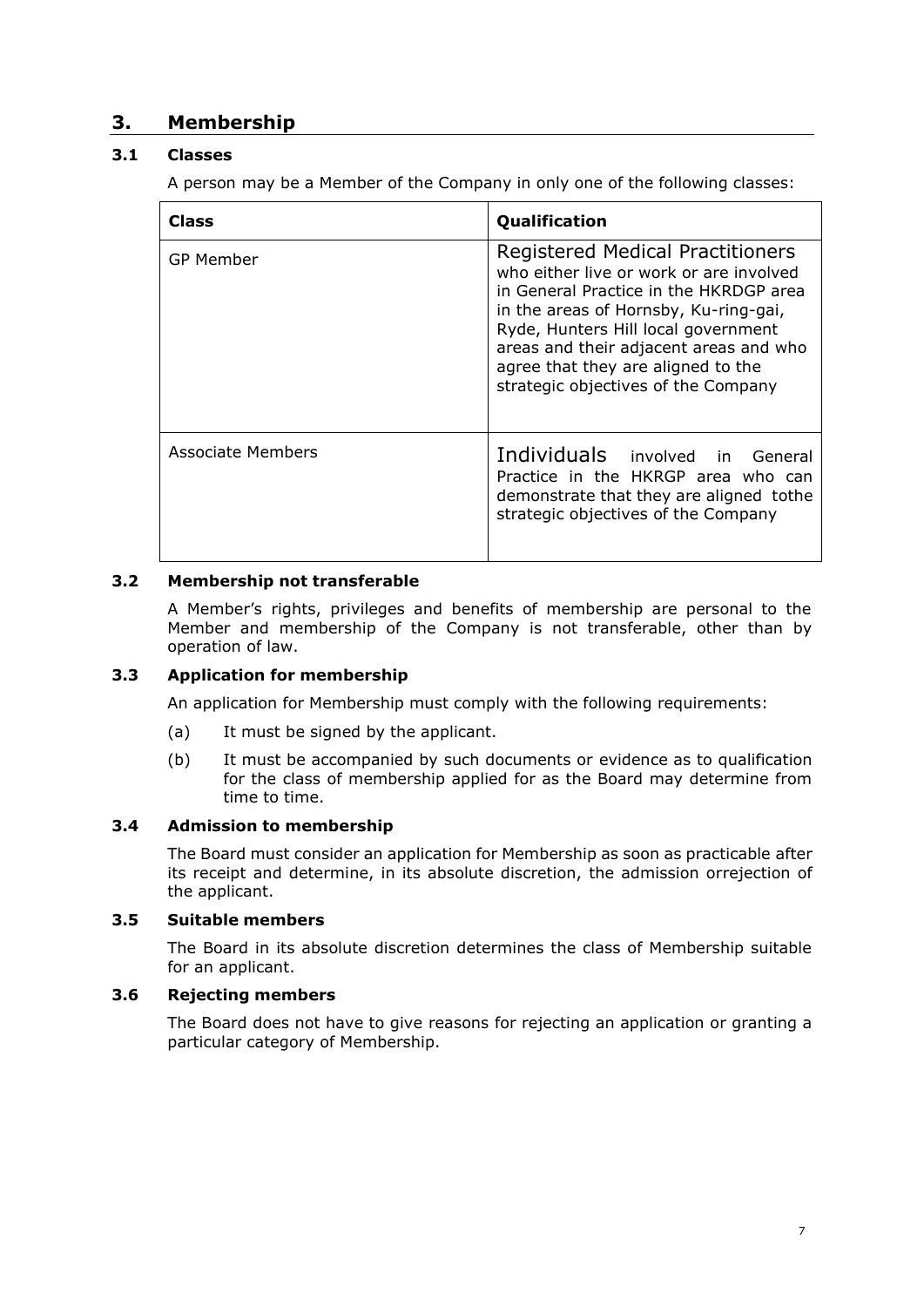## <span id="page-7-0"></span>**3.7 Acceptance of members**

If an applicant is accepted for Membership the delegate of the Board must notify the applicant in such form as the Board may determine from time to time and the name and details of the applicant must be entered in the Register.

#### <span id="page-7-1"></span>**3.8 Register of members**

A register of the Members of the Company must be kept in accordance with the Corporations Act.

## <span id="page-7-2"></span>**3.9 Details for the register**

The following details must be entered in the Register in respect of each Member:

- (a) The full name of the Member.
- (b) The address of the Member.
- (c) The date on which the entry of the Member's name in the Register is made.

## <span id="page-7-3"></span>**3.10 Additional information**

- (a) The Register must also show the following information, which may be kept separately from the rest of the Register:
	- (i) The name and details of each person who stopped being a Member within the last 7 years.
	- (ii) The date on which each such person stopped being a Member.
- (b) The Company may also keep further registers recording other information about Members that is not required to be kept under the Corporations Act including:
	- (i) The telephone number, facsimile and email address (as applicable) of the Member.
	- (ii) The class of Membership.
	- (iii) In the case of a Member other than a natural person the full name, address, telephone number, facsimile number and email address (as applicable) of its representative.
	- (iv) Such other information as the Board may require.

## <span id="page-7-4"></span>**3.11 Change of details**

Each Member must notify the Secretary in writing of any change in that Member's or Member's representative's (in the case of Members that are not naturalpersons) name, address, telephone or facsimile number or email address within one month after the change.

#### <span id="page-7-5"></span>**3.12 Members' Fees**

The entrance fee (if any) and the annual subscription (if any) payable by the Members shall be such as the Board shall prescribe from time to time.

All annual subscriptions shall be due and payable in advance on the  $1<sup>st</sup>$  day of July each year.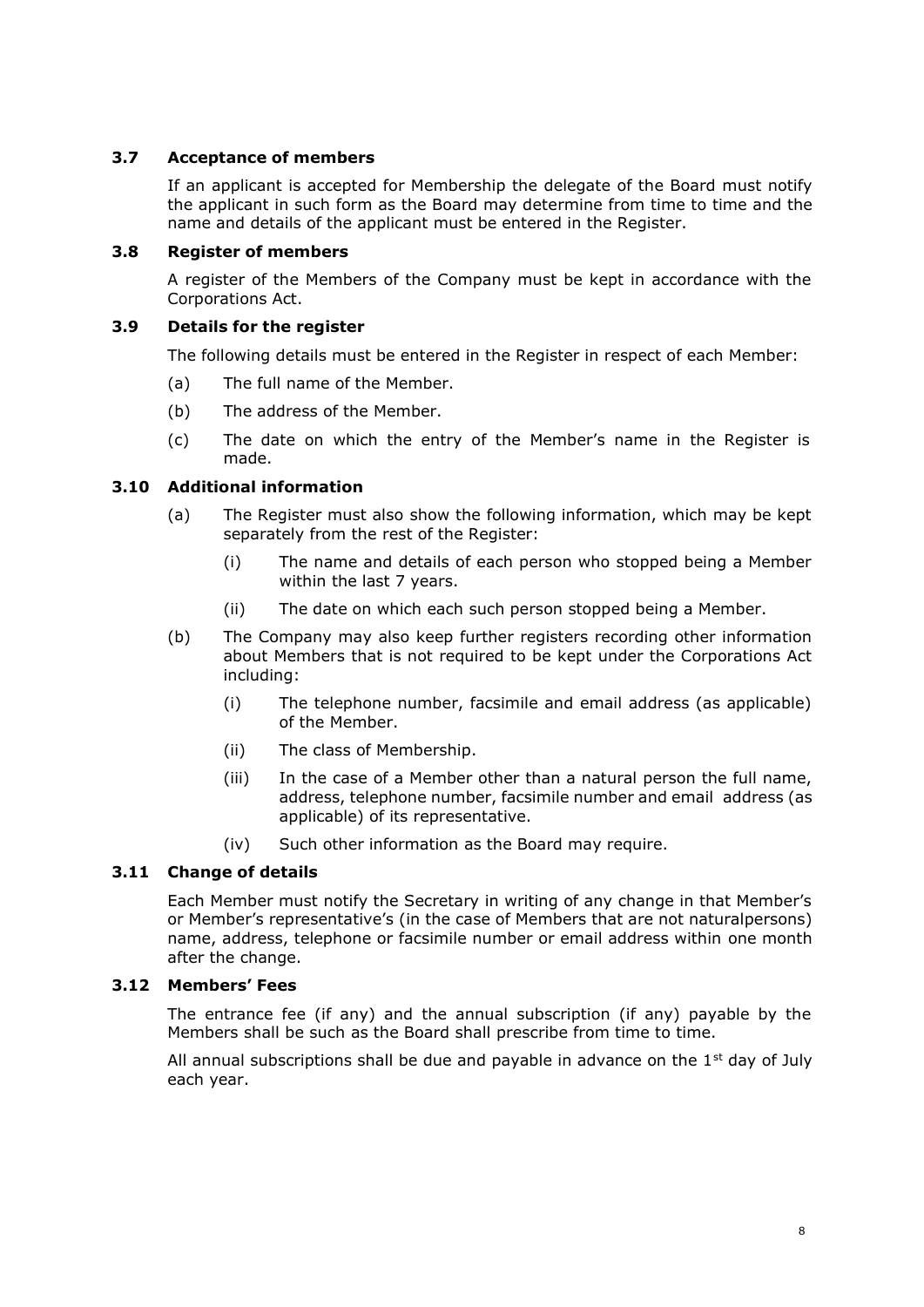# <span id="page-8-0"></span>**4. Removal and cessation of membership**

# <span id="page-8-1"></span>**4.1 Death, resignation and other events**

A person immediately ceases to be a Member if the person:

- (a) dies;
- (b) resigns as a Member by giving written notice to the Company;
- (c) becomes of unsound mind or a person who is, or whose estate is, liable to be dealt with in any way under a law relating to mental health;
- (d) becomes bankrupt or insolvent;
- (e) is expelled under clause [4.2;](#page-8-2)
- (f) is debarred under clause 4.3;
- (g) if the Board so decides in its absolute discretion that the Member no longer meets the qualifications of Membership as set out in clause 3.2; or
- (h) becomes, if the Board so decides in its absolute discretion, an untraceable member because the person has ceased to reside at, attend or otherwise communicate with his or her registered address.

# <span id="page-8-5"></span><span id="page-8-2"></span>**4.2 Expulsion**

- (a) The Board may by resolution expel a Member from the Company if, in their absolute discretion, they decide it is not in the interests of the Company for the person to remain a Member.
- (b) If the Board intends to propose a resolution under clause [4.2\(a\),](#page-8-5) at least one week before the meeting at which the resolution is to be proposed, it must give the Member written notice:
	- (i) stating the date, place and time of the meeting;
	- (ii) setting out the intended resolution and the grounds on which it is based; and
	- (iii) informing the Member that the Member may attend the meeting and may give an oral or written explanation or submission before the resolution is put to the vote.
- (c) The Board does not have to give any reason for resolving to expel a Member from the Company.

# <span id="page-8-3"></span>**4.3 Failure to Pay**

If a subscription of a Member shall remain unpaid for a period of two (2) calendar months after it becomes due then the Member may after notice of the default shall have been sent to them by the company be debarred from all the privileges of membership provided that the Board may reinstate the Member on payment of all arrears if the Board thinks fit to do so.

## <span id="page-8-4"></span>**4.4 Varying or cancelling class rights**

The rights of a class of Members may be varied or cancelled only by:

- (a) special resolution of the Company; and
- (b) either:
	- (i) a special resolution passed at a meeting of the class of Members whose rights are being varied or cancelled; or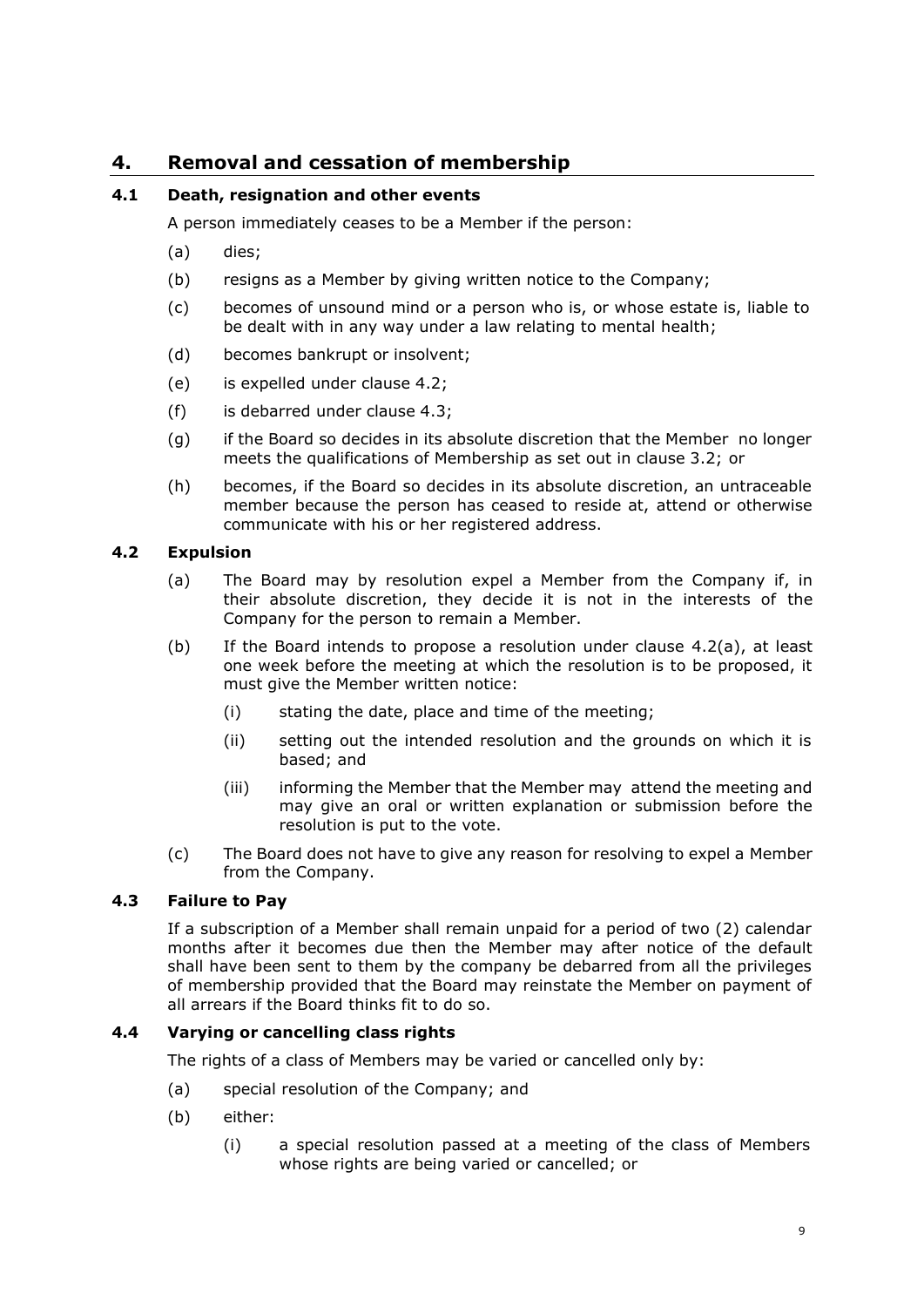(ii) the written consent of Members with at least 75% of the votes in the affected class.

## <span id="page-9-0"></span>**4.5 Variation of class of membership**

The Company must give written notice of a variation or cancellation of the Members of the affected class within 7 days after the variation or cancellation is made.

# <span id="page-9-1"></span>**5. Income and property – no profits for members**

## <span id="page-9-2"></span>**5.1 Application of income and property**

Subject to clause 5.2, the Company's income and property must be applied solely towards promoting the Company's objects. No part of the income or property may be paid, transferred or distributed, directly or indirectly, by way of dividend, bonus or otherwise, to any of the Members.

## <span id="page-9-3"></span>**5.2 Approved payments**

Clause [5.](#page-9-1)1 does not prohibit making a payment approved by the Board for:

- (a) Directors' remuneration paid pursuant to clause 9;
- (b) out-of-pocket expenses incurred by a Director in performing a duty as a Director of the Company; or
- (c) a service rendered to the Company by a Director in a professional or technical capacity or as an employee, other than in the capacity as a Director of the Company, where:
	- (i) the provision of the service has the prior approval of the Board; and
	- (ii) the amount payable is not more than an amount whichcommercially would be reasonable payment for the service,

or prohibit payment:

- (a) in good faith to any Member for goods supplied in the ordinary and usual course of business;
- (b) of reasonable and proper interest on money borrowed from a Member;
- (c) of reasonable and proper rent for premises let by any Member to the Company; or
- (d) by way of indemnification of, or the payment of premiums on contracts of insurance for, any Director to the extent permitted by law and this constitution.

## <span id="page-9-4"></span>**6. General meetings**

## <span id="page-9-5"></span>**6.1 Convening of meetings by Directors**

The Board may call and arrange to hold a general meeting.

#### <span id="page-9-6"></span>**6.2 Convening of meetings by Members**

The Board must call and arrange to hold a general meeting if requirement to do so under the Corporations Act.

# <span id="page-9-7"></span>**6.3 Notice of general meeting**

The Board may give notice of a general meeting by any form of communication permitted by the Corporations Act.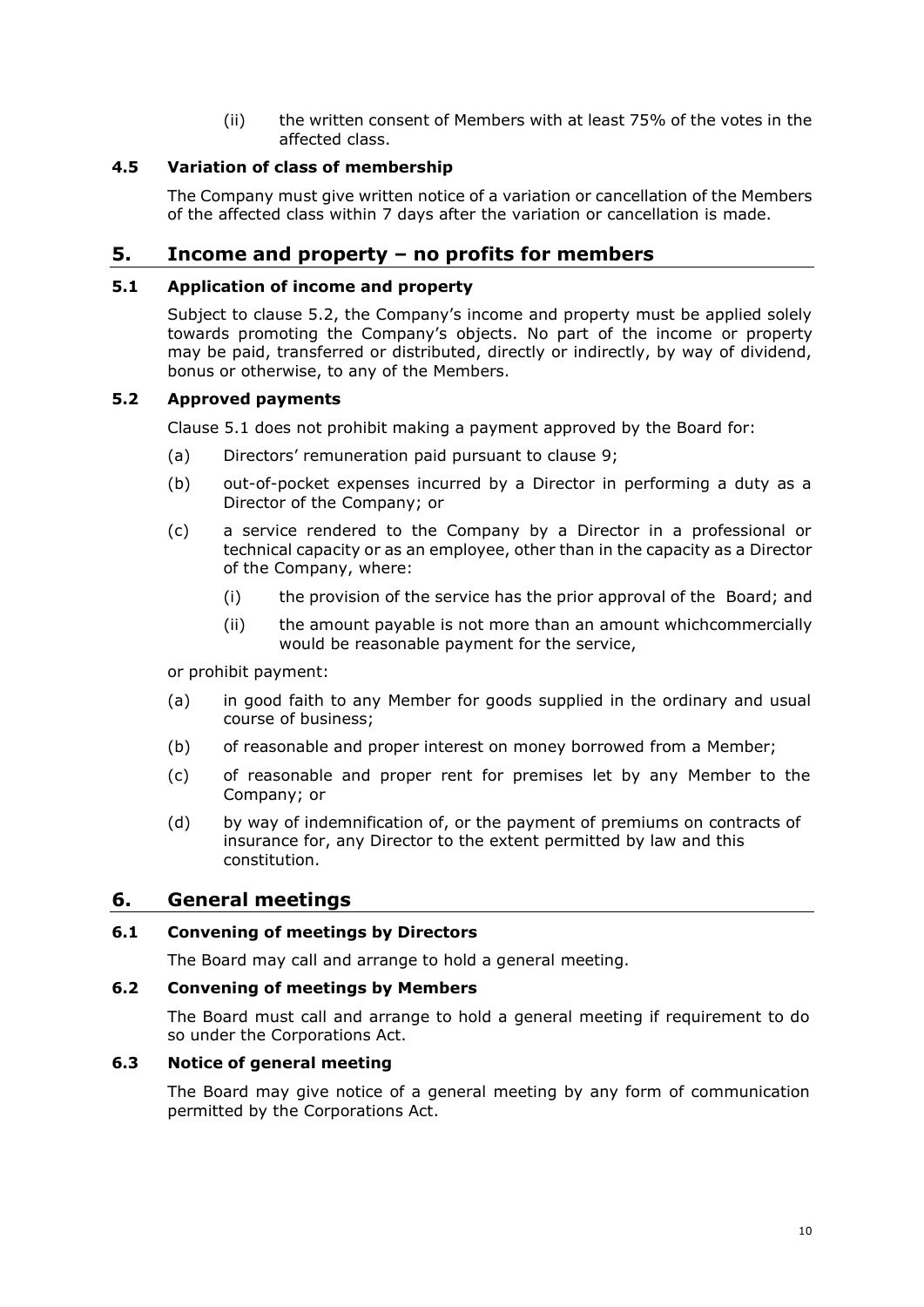- (a) The notice of a general meeting must specify the place, the day and the hour of meeting and if the meeting is to be held in two or more places, the technology to be used to facilitate the meeting, the general nature of the business to be transacted and any other matters as are required by the Corporations Act.
- (b) The accidental omission to give notice of any general meeting to, or the non-receipt of a notice by, a person entitled to receive notice does not invalidate a resolution passed at the general meeting.

#### <span id="page-10-0"></span>**6.4 Cancellation of general meetings**

The Board may cancel a general meeting, other than a general meeting which the Board is required to convene and hold under the Corporations Act.

## <span id="page-10-1"></span>**6.5 Notice of cancellation**

The Board may cancel a general meeting if notice of the cancellation is given to all persons entitled to receive notice of the meeting at least two business days prior to the time of the meeting as specified in notice of meeting.

## <span id="page-10-2"></span>**6.6 Quorum at general meetings**

The Members in general meeting may not transact any business unless a quorum of Members is present at the time when the meeting proceeds to business.

## <span id="page-10-3"></span>**6.7 Quorum**

Except as otherwise set out in this constitution, a quorum for the purposes of a general meeting is the lesser of:

- (a) 15% of the total number of Members entitled to vote at the meeting at the time; and
- (b) 15 Members entitled to vote at the meeting at the time.

For the purposes of determining whether a quorum is present where a Member has appointed a proxy, attorney or representative, such proxy, attorney or representative will be counted, provided that if a Member appoints more than one proxy, attorney or representative, only one such proxy, attorney or representative will be counted.

## <span id="page-10-4"></span>**6.8 Dissolution of meeting and adjournment**

If a quorum is not present within a period allowed by the Chair;

- (a) If the meeting was convened by or on the requisition of Members, it must be dissolved.
- (b) Otherwise, it must stand adjourned to another day and at the time and place as determined by the Board.

## <span id="page-10-5"></span>**6.9 Notice of adjourned meeting**

If a meeting has been adjourned to another day, time and/or place determined by the Board, not less than seven days' notice of the adjourned meeting must be given in the same manner as in the case of the original meeting.

## <span id="page-10-6"></span>**6.10 Quorum at adjourned general meetings**

At the adjourned meeting the lesser of;

- (a) 15% of the total number of Members entitled to vote at the meeting at the time; and
- (b) 12 Members present or by proxy

is a quorum but if a quorum is not present within half an hour after the time appointed for the meeting, the meeting must be dissolved.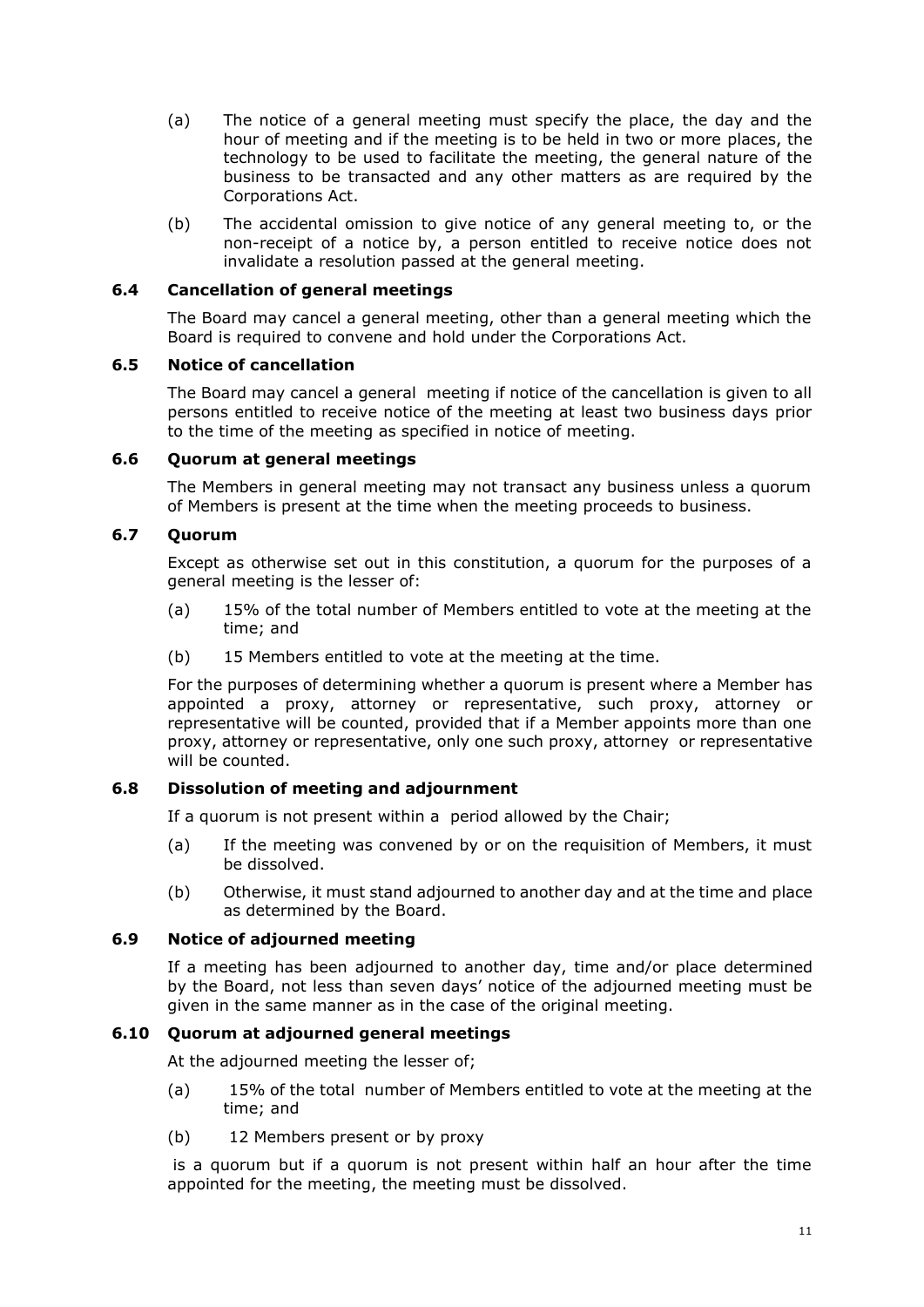# <span id="page-11-0"></span>**6.11 Appointment of Chair**

Every general meeting must be chaired by a Chair. The Chair will be determined as follows:

- (a) If the Board has elected a Director as Chair, that person is entitled to chair the general meeting.
- (b) The Directors present at a general meeting must elect one of their members to chair that meeting if either of the following applies:
	- (i) No Chair has been elected in accordance with clause 13.
	- (ii) The Chair is not present within 15 minutes after the time appointed for the holding of the meeting or is unwilling to act.
- (c) The Members present at a general meeting must elect one of the Members present to chair that meeting if either of the following applies:
	- (i) There are no Directors present within 15 minutes after the time appointed for the holding of the meeting.
	- (ii) All Directors present decline to chair the meeting.

#### <span id="page-11-1"></span>**6.12 Chair's powers**

The Chair may temporarily vacate the chair at a general meeting in favour of another person present at any time and for any reason he or she sees fit, and must do so if the Members are voting on the Chair's election or re-election as a Director.

#### <span id="page-11-2"></span>**6.13 Chair's ruling is final**

Subject to the terms of this constitution regarding adjournment of meetings, the Chair's ruling on all matters relating to the order of business, procedure and conduct of the general meeting is final and no motion of dissent from a ruling of the Chair may be accepted.

#### <span id="page-11-3"></span>**6.14 Inappropriate conduct**

The Chair may, in his or her absolute discretion, refuse any person admission to a general meeting, or expel the person from the general meeting and not permit them to return, if the Chair reasonably considers that the person's conduct is inappropriate. Inappropriate conduct in a general meeting may include:

- (a) The use of offensive or abusive language which is directed to any person, object or thing;
- (b) Attendance at the meeting while under the influence of any kind of drug, or using or consuming any drug at the meeting, including any alcoholic substance; or
- (c) Possession of any article, including a recording device or other electronic device or a sign or banner, which the Chair considers is dangerous,offensive or disruptive or likely to become so.

## <span id="page-11-4"></span>**6.15 Adjournment of meetings**

The Chair may, with the consent of any general meeting at which a quorum is present, and must if so directed by the meeting, adjourn the meeting to another time and to another place.

- (a) The only business that may be transacted at any adjourned meeting is the business left unfinished at the meeting from which the adjournment took place.
- (b) When a meeting is adjourned for 30 days or more, notice of the adjourned meeting must be given as in the case of an original meeting.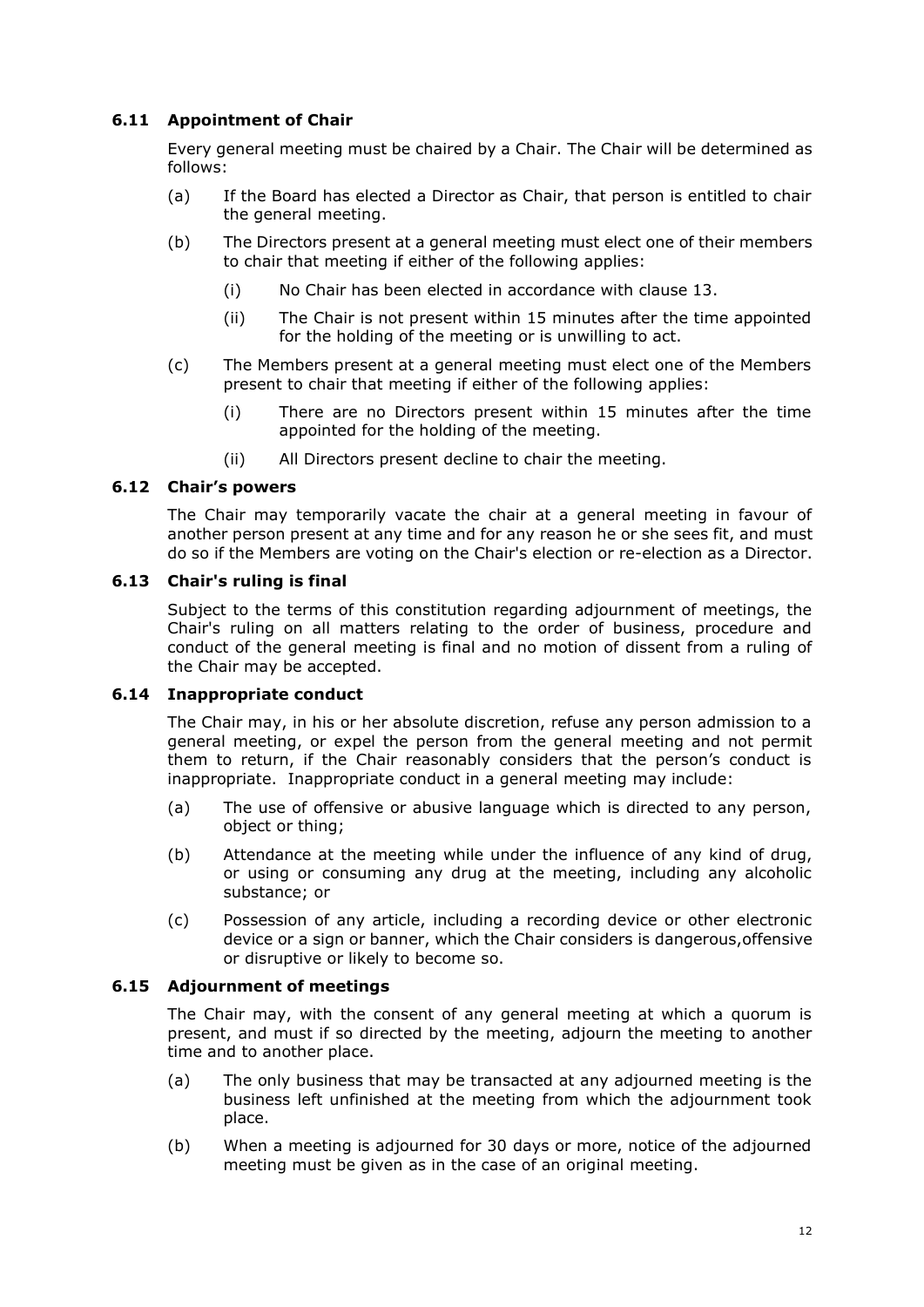(c) Except when a meeting is adjourned for 30 days or more, it is notnecessary to give a notice of an adjournment or of the business to be transacted at an adjourned meeting.

#### <span id="page-12-0"></span>**6.16 Voting on show of hands**

At a general meeting a resolution put to the vote of the meeting must be decided on a show of hands unless a poll is demanded before that vote is taken or before the result is declared or immediately after the result is declared.

## <span id="page-12-1"></span>**6.17 Carrying on a show of hands**

If a poll is not duly demanded, a declaration by the Chair that a resolution has on a show of hands been carried or carried unanimously, or by a particular majority, or lost, and an entry to that effect is made in the book containing the minutes of the proceedings of the Company, is conclusive evidence of the fact without proof of the number or proportion of the votes recorded in favour of or against the resolution.

## <span id="page-12-2"></span>**6.18 Demand for a poll**

A poll may be demanded by either:

- (a) The Chair.
- (b) The lesser of;
	- (i) five Members; and
	- (ii) 25% of those Members

present at the meeting and entitled to vote on the resolution.

## <span id="page-12-3"></span>**6.19 Withdrawal of demand for poll**

The demand for a poll may be withdrawn.

#### <span id="page-12-4"></span>**6.20 Continuation of meeting**

The demand for a poll does not prevent the continuance of a meeting for the transaction of business other than the question on which a poll is demanded.

## <span id="page-12-5"></span>**6.21 Poll taken as Chair directs**

Subject to clause 6.22, if a poll is duly demanded, it must be taken in the manner and either at once or after an interval or adjournment or otherwise as the Chair directs. The result of the poll is the resolution of the meeting at which the poll is demanded.

## <span id="page-12-6"></span>**6.22 Immediate polls**

A poll demanded on the election of a Chair or on a question of adjournment must be taken immediately.

## <span id="page-12-7"></span>**6.23 Voting rights of Members**

On a show of hands or a poll, every Member present in person or by proxy, attorney or representative has one vote.

#### <span id="page-12-8"></span>**6.24 Vote of the Chair at general meetings**

The Chair of a general meeting is entitled to a second or casting vote (in addition to any votes he or she may have as a proxy, attorney or representative).

## <span id="page-12-9"></span>**6.25 Objections to voter qualification**

No objection may be raised to the qualification of a voter except at the meeting or adjourned meeting at which the vote objected to is given or tendered.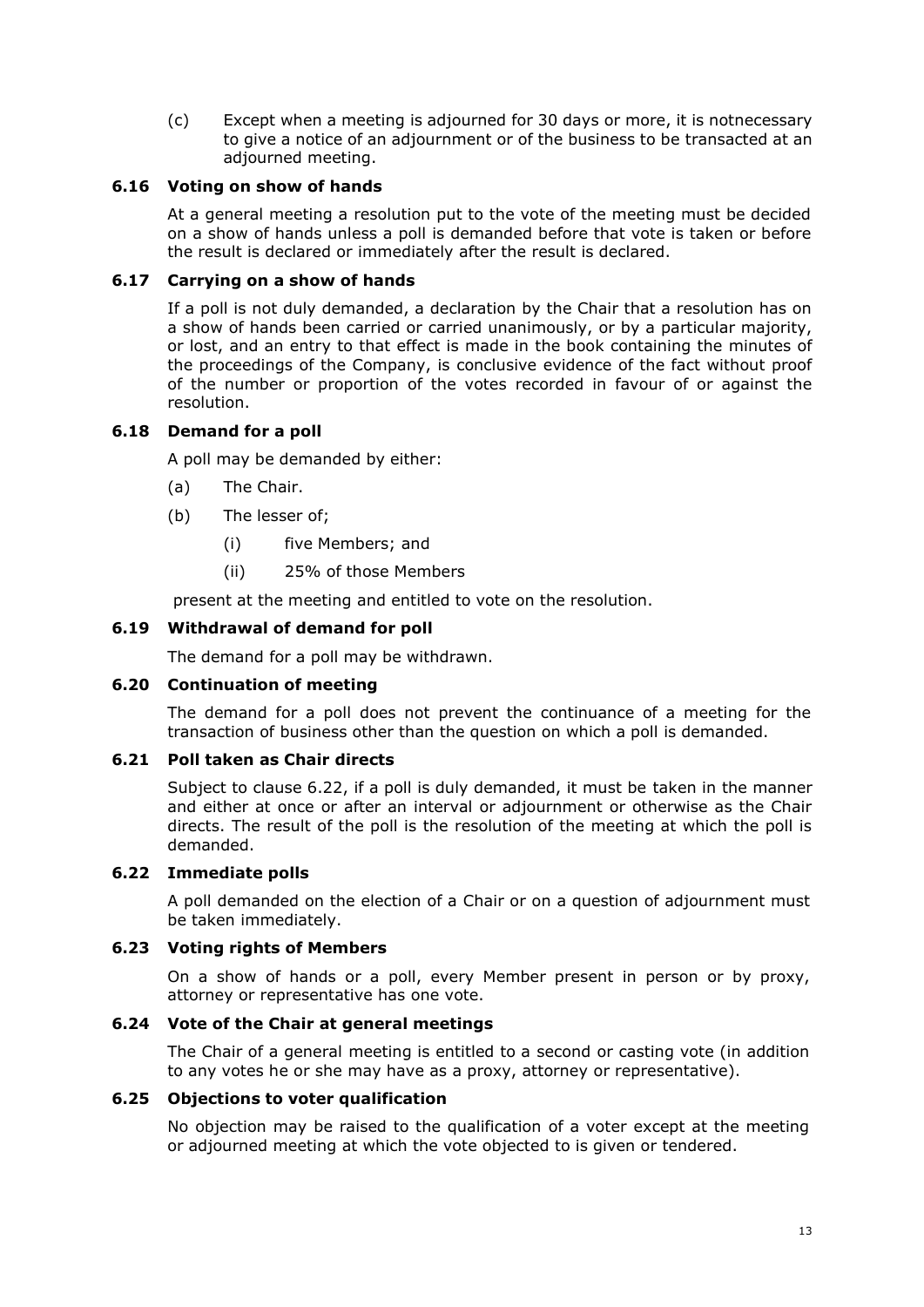## <span id="page-13-0"></span>**6.26 Objections as to qualifications**

An objection to the qualification of a voter must be referred to the Chair, whose decision is final.

#### <span id="page-13-1"></span>**6.27 Votes valid**

A vote not disallowed according to an objection as provided in this constitution is valid for all purposes.

#### <span id="page-13-2"></span>**6.28 Mode of meeting for Members**

A general meeting may be called or held using any technology consented to by all the Members. The consent may be a standing one. A Member may only withdraw their consent within a reasonable period before the meeting. The Members may otherwise regulate their meetings as they think fit.

#### <span id="page-13-3"></span>**6.29 Resolution in writing**

A resolution in writing may consist of several documents in like form, each signed by one or more Members entitled to vote on the resolution and if so signed and passed, takes effect on the latest date on which a Member signs one of the documents.

## <span id="page-13-4"></span>**6.30 Facsimile and electronic copies**

In relation to a resolution in writing a document generated by electronic means which purports to be a facsimile of a resolution of Members is to be treated as a resolution in writing and a document bearing a facsimile of a signature is to be treated as signed.

# <span id="page-13-5"></span>**7. Proxies and representatives**

## <span id="page-13-6"></span>**7.1 Representation at general meetings**

- (a) Subject to this constitution, each Member entitled to vote at a meeting of Members may vote:
	- (i) in person;
	- (ii) by proxy; or
	- (iii) by attorney.
- (b) A proxy, attorney or representative may, but need not, be a Member of the Company.
- (c) A proxy, attorney or representative may be appointed for:
	- (i) all general meetings;
	- (ii) any number of general meetings; or
	- (iii) a particular general meeting.
- (d) Unless otherwise provided in the instrument, an instrument appointing a proxy, attorney or representative is taken to confer authority:
	- (i) to agree to a meeting being convened by shorter notice than is required by the Act or by this constitution;
	- (ii) to speak to any proposed resolution on which the proxy, attorney or representative may vote;
	- (iii) to demand or join in demanding a poll on any resolution on which the proxy, attorney or representative may vote;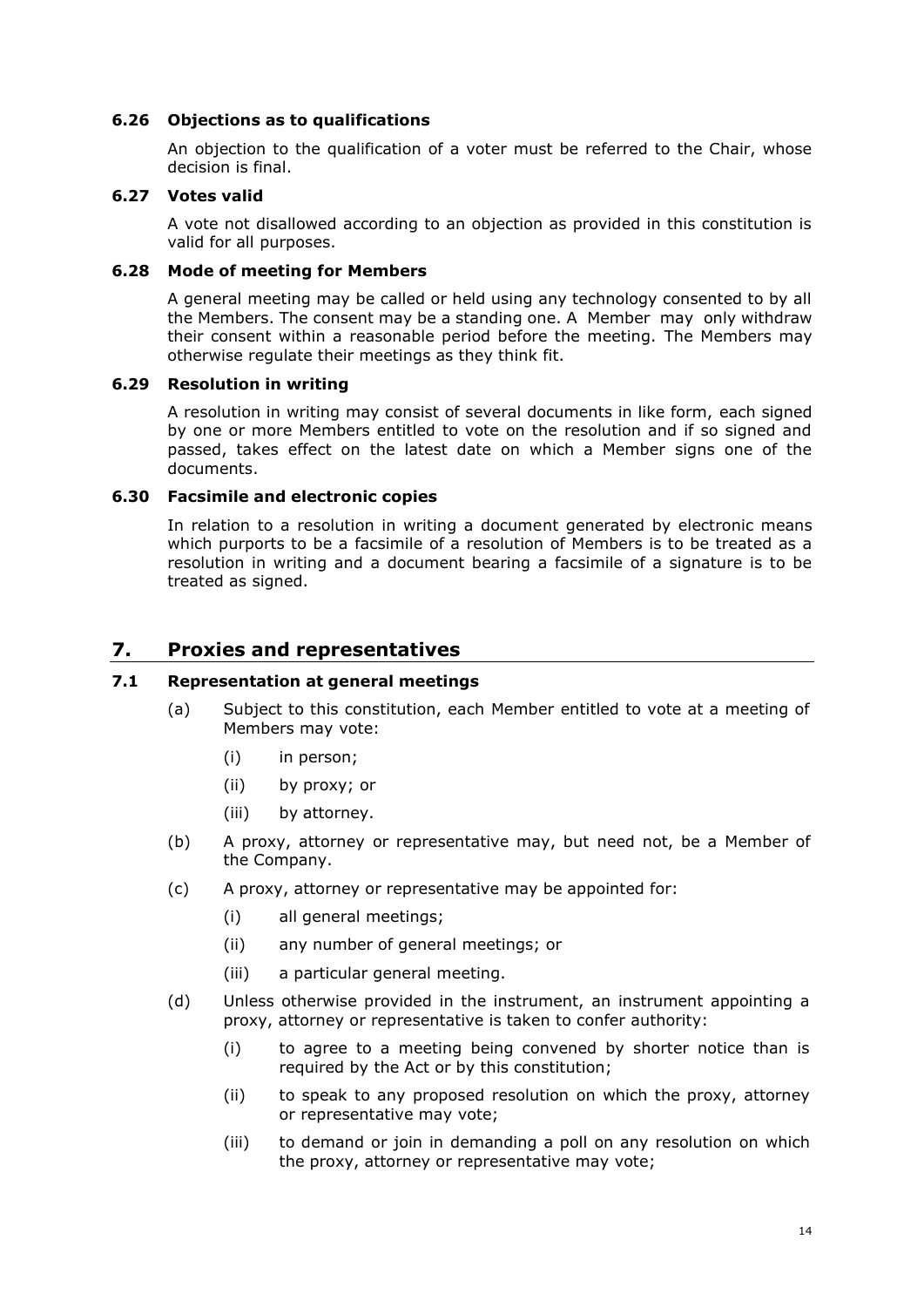- (iv) notwithstanding that the instrument may refer to specific resolutions and may direct the proxy, attorney or representative how to vote on those resolutions; to vote on any amendment moved to the proposed resolutions and on any motion that the proposed resolutions not be put or any similar motion, to vote on any procedural motion, including any motion to elect the Chair, to vacate the chair or to adjourn the meeting, and to act generally at the meeting; and
- (v) notwithstanding that the instrument may refer to a specific meeting to be held at a specified time or venue, where the meeting is rescheduled or adjourned to another time or changed to another venue; to attend and vote at the re-scheduled or adjourned meeting or at the new venue.
- (e) An instrument appointing a proxy, attorney or representative may direct the manner in which the proxy, attorney or representative is to vote in respect of a particular resolution. Where an instrument contains such a direction, the proxy, attorney or representative is not entitled to vote on the proposed resolution except as directed in the instrument.
- <span id="page-14-1"></span>(f) Subject to clause [7.1\(g\),](#page-14-0) an instrument appointing a proxy, attorney or representative need not be in any particular form as long as it is in writing, legally valid and signed by the appointer or the appointer's attorney.
- <span id="page-14-0"></span>(g) A proxy, attorney or representative may not vote at a general meeting or adjourned meeting or on a poll unless the instrument appointing the proxy, attorney or representative, and the authority (if any) under which the instrument is signed or a certified copy of the authority, are receivedin the place or at the fax number, and before the time, specified for that purpose in the notice calling the meeting. In the notice:
	- (i) the place may be the Company's office or another place and a fax number may be the fax number at the Company's office or another fax number; and
	- (ii) the time may be before the time for holding the meeting or adjourned meeting.
- (h) The Board may waive all or any of the requirements of clauses [7.1\(f\) a](#page-14-1)nd [7.1\(g\)](#page-14-0) and in particular may, on production of any other evidence the Board requires to prove the validity of the appointment of a proxy or attorney, accept:
	- (i) an oral appointment of a proxy, attorney or representative;
	- (ii) an appointment of a proxy, attorney or representative which is not signed or executed in the manner required by clause [7.1\(f\);](#page-14-1) or
	- (iii) the deposit, tabling or production of a copy (including a copy sent by fax) of an instrument appointing a proxy, attorney or representative, or of the power of attorney or other authority under which the instrument is signed.
- (i) A vote given in accordance with the terms of an instrument appointing a proxy, attorney or representative is valid despite the revocation of the instrument, or of the authority under which the instrument was executed, if the Company has not received written notice of revocation by the time and at the place at which the instrument appointing the proxy, attorney or representative is required to be received under clause [7.1\(g\).](#page-14-0)
- (j) The appointment of a proxy, attorney or representative is not revoked by the appointer attending and taking part in the general meeting but, if the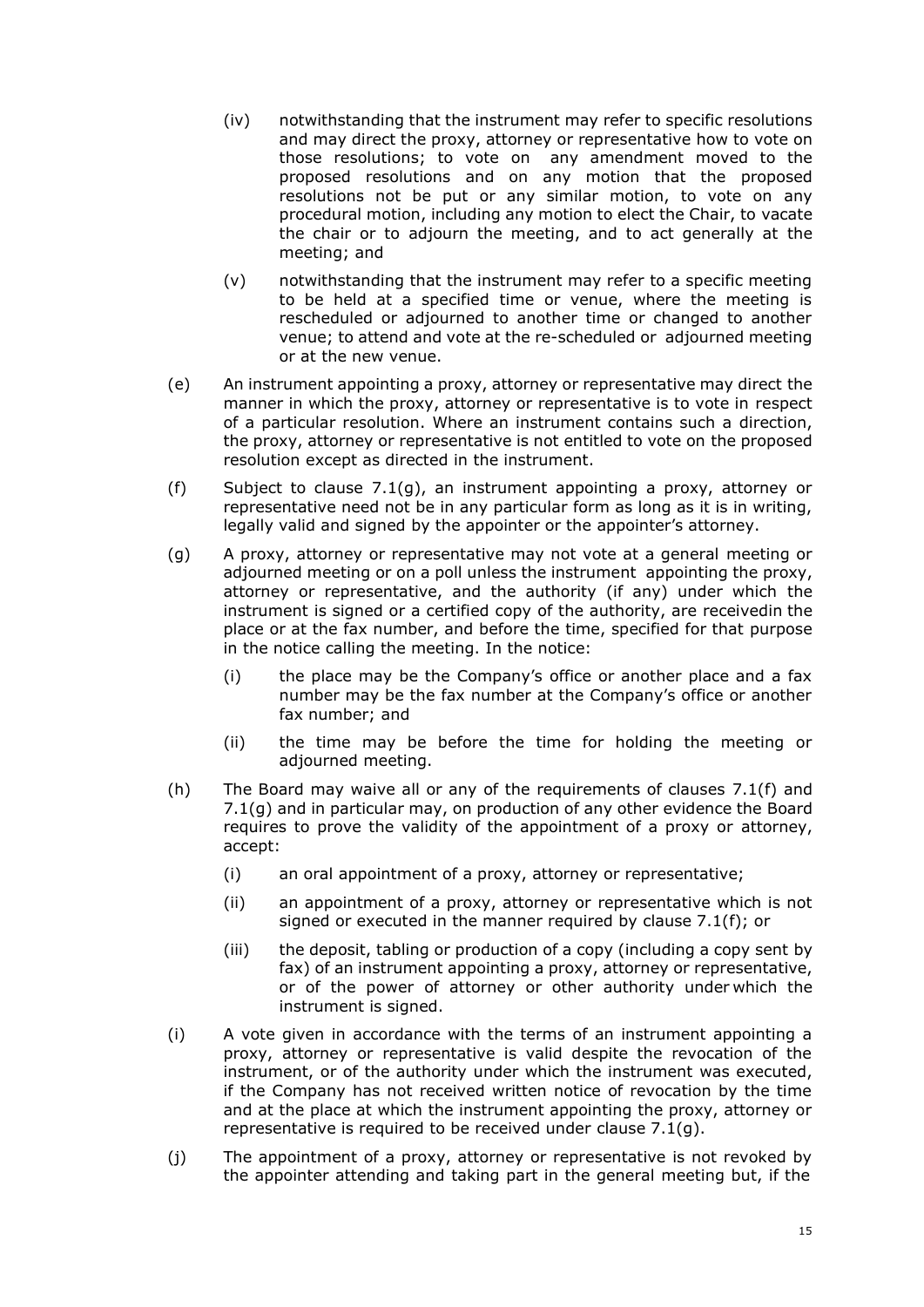appointer votes on a resolution, the proxy, attorney or representative is not entitled to vote, and must not vote, as the appointer's proxy, attorney or representative on the resolution.

# <span id="page-15-0"></span>**8. Appointment and retirement of directors**

## <span id="page-15-1"></span>**8.1 Number of Directors**

The number of Directors will be determined by the Board and must not be less than three (3) nor more than seven (7).

#### <span id="page-15-2"></span>**8.2 Increase or reduce amount of directors**

- (a) The Company may by resolution:
	- (i) increase or reduce the minimum or maximum number of directors; and
	- (ii) appoint or, in accordance with section 203D of the Corporations Act, remove a director.

## <span id="page-15-3"></span>**8.3 Elected Directors**

- (a) At the time of nomination, Elected Directors must be a member. While the maximum number of Directors is seven (7), up to seven (7) Director positions will be elected by the Members.
- (b) Elected Directors should bring specific skills to the Board through:
	- (i) experience and understanding of General Practice delivery;
	- (ii) experience and or understanding of medical education;
	- (iii) understanding of health care service needs specific to the HKRDGP area;
	- (iv) sound understanding of good corporate governance; and
	- (v) sound understanding of clinical governance and/or
	- (vi) specific skills appropriate to being a Director of the Company.

#### <span id="page-15-4"></span>**8.4 Appointed Directors**

- (a) While the maximum number of Directors is seven (7), up to two (2) Director positions may be appointed by the Elected Directors (*Appointed Directors*).
- (b) Appointed Directors will be appointed on the basis of having a specific skill set that complements that of the Elected Directors. Such skills might include finance, law, public health, governance, risk management or health service operations.

## <span id="page-15-5"></span>**8.5 Composition of the Board**

At any one time there shall always be a majority of Directors who are actively in general practice.

## <span id="page-15-6"></span>**8.6 Election to fill vacancies**

At each annual general meeting of the Company, the Board must hold an election among the Members to fill any vacancy in the Elected Directors that has arisen or that will arise at the end of that annual general meeting.

# <span id="page-15-7"></span>**8.7 Election procedures to be determined by the Board**

(a) The election of Elected Directors is held in accordance with procedures determined by the Board, subject to the provisions of this constitution.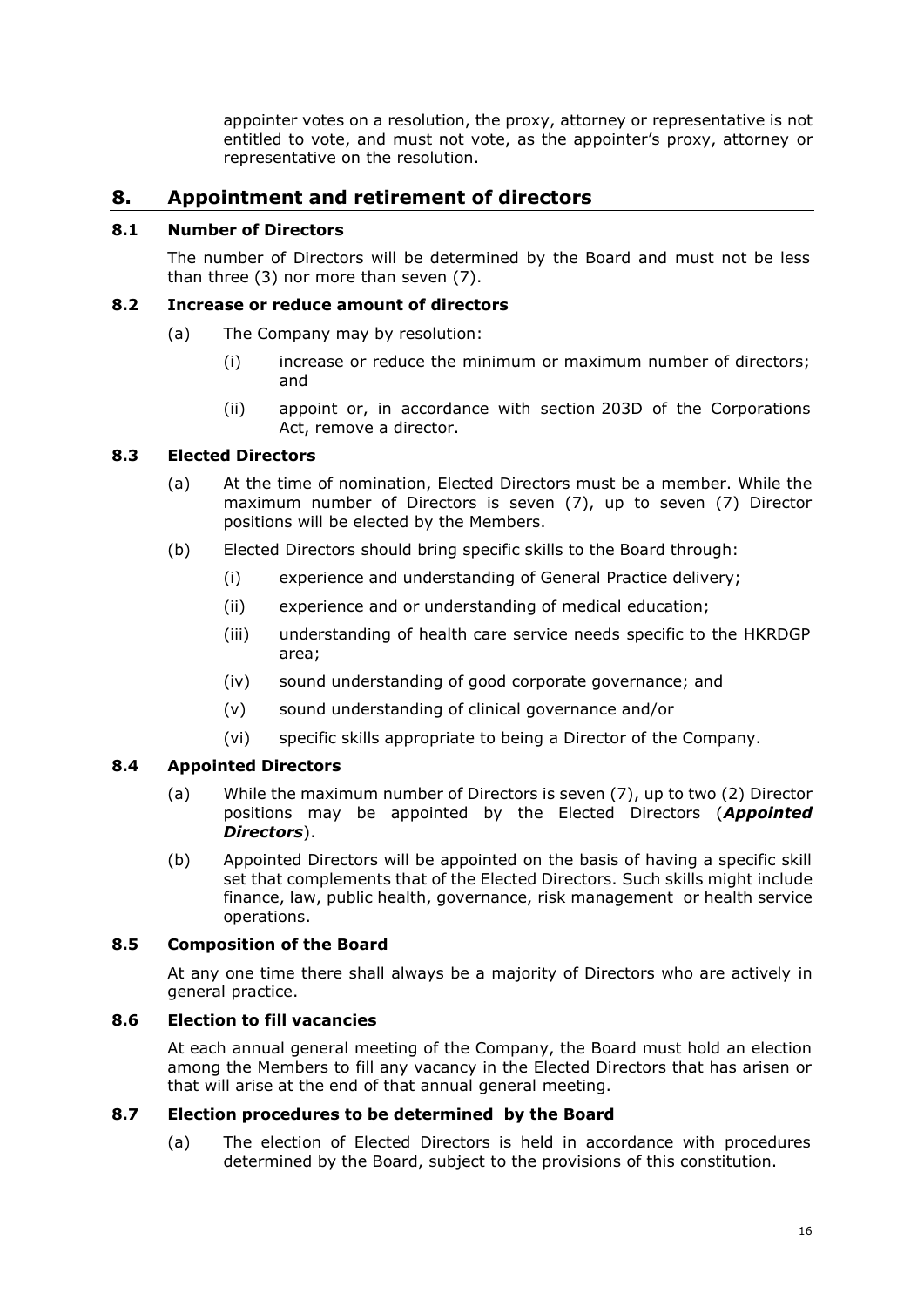- (b) Without limiting clause 8.7(a), the Board (or if established pursuant to clause 11.13, a nominations committee of the Board) must consider a nomination to fill a vacant Director position as soon as practicable after its receipt and determine, in its discretion;
	- (i) whether the nominee has the skills required to fill the vacantDirector position; and
	- (ii) whether the nomination will be acceptable by the Company.

## <span id="page-16-0"></span>**8.8 Terms of office for Directors**

- (i) Elected Directors hold office from the end of the annual general meeting at which they are elected until the end of the annual general meeting three (3) years later
- (ii) Appointed Directors hold office for three (3) years from the date upon which he or she was appointed.
- (b) Directors may be re-elected or reappointed

## <span id="page-16-1"></span>**8.9 Casual vacancies**

- (a) The Board, or if there is only one Director, that Director, may at any time appoint a person to be a Director, either to fill a casual vacancy or as an addition to the existing number of Directors. The total number of Directors may not exceed the number fixed in accordance with this constitution.
- (b) A Director appointed under clause [8.9\(a\)](#page-16-1) to fill a casual vacancy among the Elected Directors must be eligible for election as an Elected Director.
- (c) A Director appointed under clause [8.9\(a\)](#page-16-1) to fill a casual vacancy among the Appointed Directors must be eligible for appointment as an Appointed Director.
- (d) A Director appointed under clause [8.9\(a\) h](#page-16-1)olds office only until the next general meeting after the appointment and is then eligible for re-election or re-appointment.
- (e) A Director appointed to fill a casual vacancy is deemed to have held that office for a "term", regardless of the length of time that the Director occupies that office.

#### <span id="page-16-2"></span>**8.10 Removal from office**

- (a) The Company may by ordinary resolution remove a Director from office and may (subject to the limitation on the number of Elected Directors) by ordinary resolution appoint another person as a replacement.
- (b) A person appointed to replace a Director removed from office must retire as a Director at the time ascertained as if the person became a Director onthe day on which the Director removed from office was elected or appointed or last re-elected or re-appointed as Director.

#### <span id="page-16-3"></span>**8.11 When office of director becomes vacant**

In addition to the circumstances prescribed by the Corporations Act, the office of a Director becomes vacant if the Director:

(a) becomes of unsound mind or a person who is, or whose estate is, liable to be dealt with in any way under the law relating to mental health;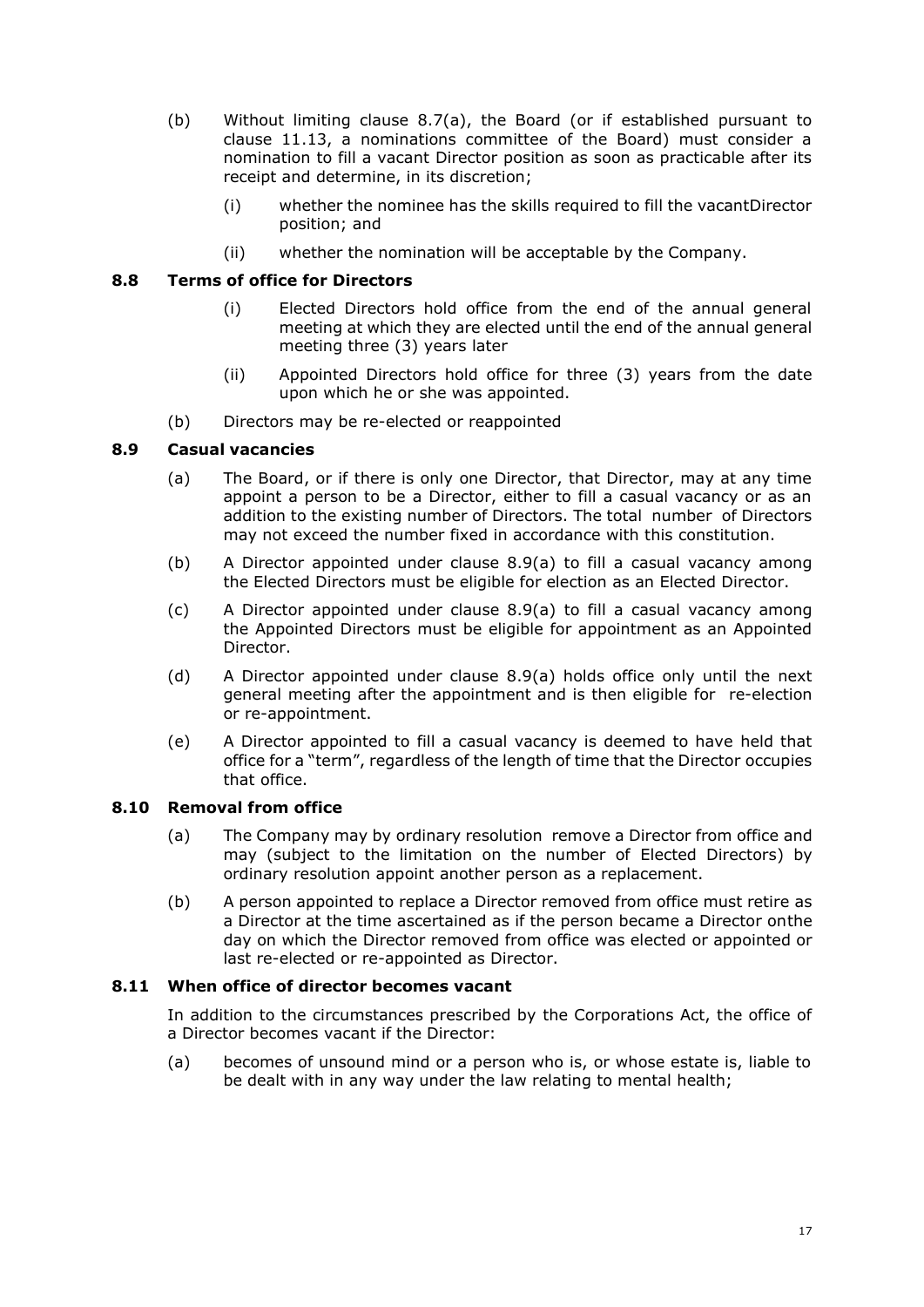- (b) becomes bankrupt or insolvent;
- (c) is convicted on indictment of an offence and the Directors do not within 1 month after that conviction resolve to confirm the Director's appointment or election (as applicable) to the office of Director;
- (d) is removed from office under rule  $8.2(a)(ii)$ ;
- (e) in the case of Elected Directors, no longer meets the requirements of clause 8.3(b);
- (f) resigns by written notice to the company; or
- <span id="page-17-0"></span>(g) dies.

# **9. Directors' remuneration**

#### <span id="page-17-1"></span>**9.1 Determination of fees**

The Directors must be paid by way of fees for their services the amounts, if any, determined from time to time by the Company in general meeting.

#### <span id="page-17-2"></span>**9.2 Additional services rendered**

A Director may be paid a fee in return for any extra services actually rendered to the Company in a professional or technical capacity (other that within his or her ordinary duties as a Director):

- (a) with the prior approval of the Board; and
- (b) where the amount payable does not exceed a commercially reasonable amount.

#### <span id="page-17-3"></span>**9.3 Fixed sum or salary**

A fee payable in accordance with clause [9.1m](#page-17-1)ay be paid either by fixed sum or salary determined by the Board.

## <span id="page-17-4"></span>**9.4 Payment for expenses**

Each Director must be reimbursed for out-of-pocket expenses reasonably and properly incurred by the Director in connection with Company business (including travel and accommodation expenses). Alternatively, the Company may pay such amounts on the Director's behalf.

# **10. Powers of the Board**

<span id="page-17-5"></span>The Board may exercise all those powers of the Company as are not, by the Corporations Act or by this constitution, required to be exercised by the Members in general meeting or otherwise.

## <span id="page-17-6"></span>**11. Proceedings of directors**

#### <span id="page-17-7"></span>**11.1 Convening Board meetings**

A Director may at any time, and a Secretary must on the requisition of a Director, convene a Board meeting.

## <span id="page-17-8"></span>**11.2 Notice of Board meetings**

The person convening a Board meeting must ensure that notice of the Board meeting is given to each Director at least 24 hours before the meeting or at another time determined by Board resolution, except:

(a) All Directors may waive in writing the required period of notice for a particular meeting.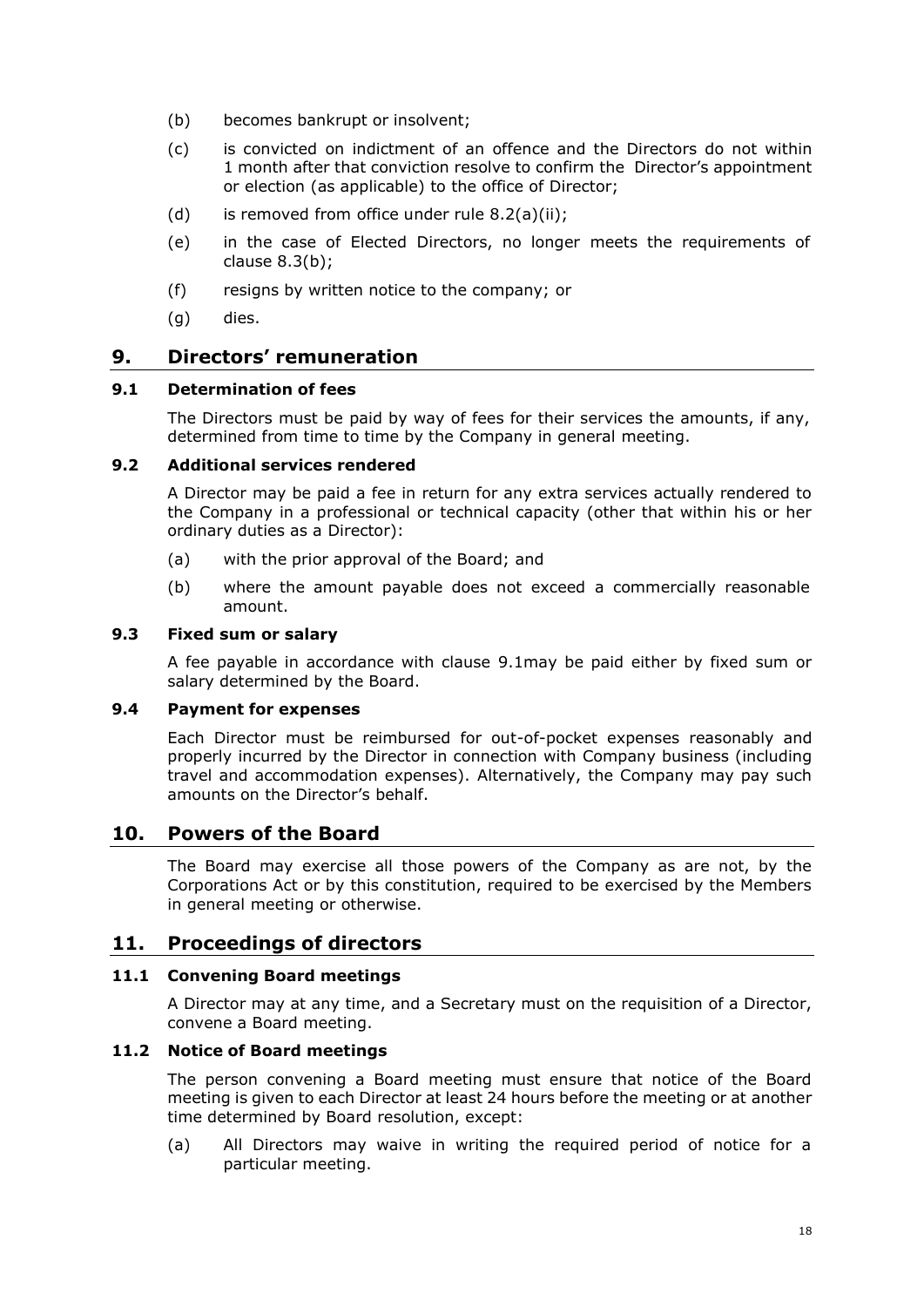(b) It is not necessary to give a notice of a meeting of Directors to a Director who is out of Australia or who has been given leave of absence by the Board.

## <span id="page-18-0"></span>**11.3 Quorum at Board meetings**

- (a) No business may be transacted at a meeting of directors unless a quorum of Directors is present at the time the business is dealt with.
- (b) A quorum consists of:
	- (i) if the Directors have fixed a number for the quorum, that number of Directors; and
	- (ii) in any other case, three (3) Directors,

present at the meeting of Directors.

#### <span id="page-18-1"></span>**11.4 Minimum number of Directors**

If the number of Directors is reduced below the minimum number of Directors, the continuing Director or Directors may act only to:

- (a) appoint additional Directors to the minimum number of Directors required; or
- (b) convene a general meeting of the Company.

## <span id="page-18-2"></span>**11.5 Voting at Board meetings**

The Board must determine any questions arising at a Board meeting by amajority of votes of Directors present and voting.

#### <span id="page-18-3"></span>**11.6 Appointment of Chair**

- (a) The Chair is elected in accordance with claus[e13.](#page-21-1)
- (b) If no Chair is elected, or if any meeting the Chair is not present within fifteen (15) minutes after the time appointed for holding the meeting or is unwilling to act, the Directors present must choose one of their number to chair the meeting.

#### <span id="page-18-4"></span>**11.7 Chair's vote at Board meetings**

The Chair has a deliberative vote but does not have a second or casting vote at Board meetings. Where a resolution is not carried by a majority of Directors thenit is lost.

#### <span id="page-18-5"></span>**11.8 Participation where Directors interested**

A Director must disclose any interest in any contract, transaction or arrangement with the Company or other thing concerning the Company which provides any benefit directly or indirectly to the Director. This disclosure will be recorded in accordance with the Corporations Act, and that Director must not vote on any resolution relating to that matter.

#### <span id="page-18-6"></span>**11.9 Voting on matter**

A Director may be present and may vote on a matter before the Board if and to the extent that they are permitted to do so under the Corporations Act.

#### <span id="page-18-7"></span>**11.10 Calling a general meeting**

If there are not enough Directors to form a quorum as a result of a Director having an interest which disqualifies him or her from voting, then one or more of the Directors (including those who have the disqualifying interest in the matter) may call a general meeting of the Company and the general meeting may pass a resolution to deal with the matter.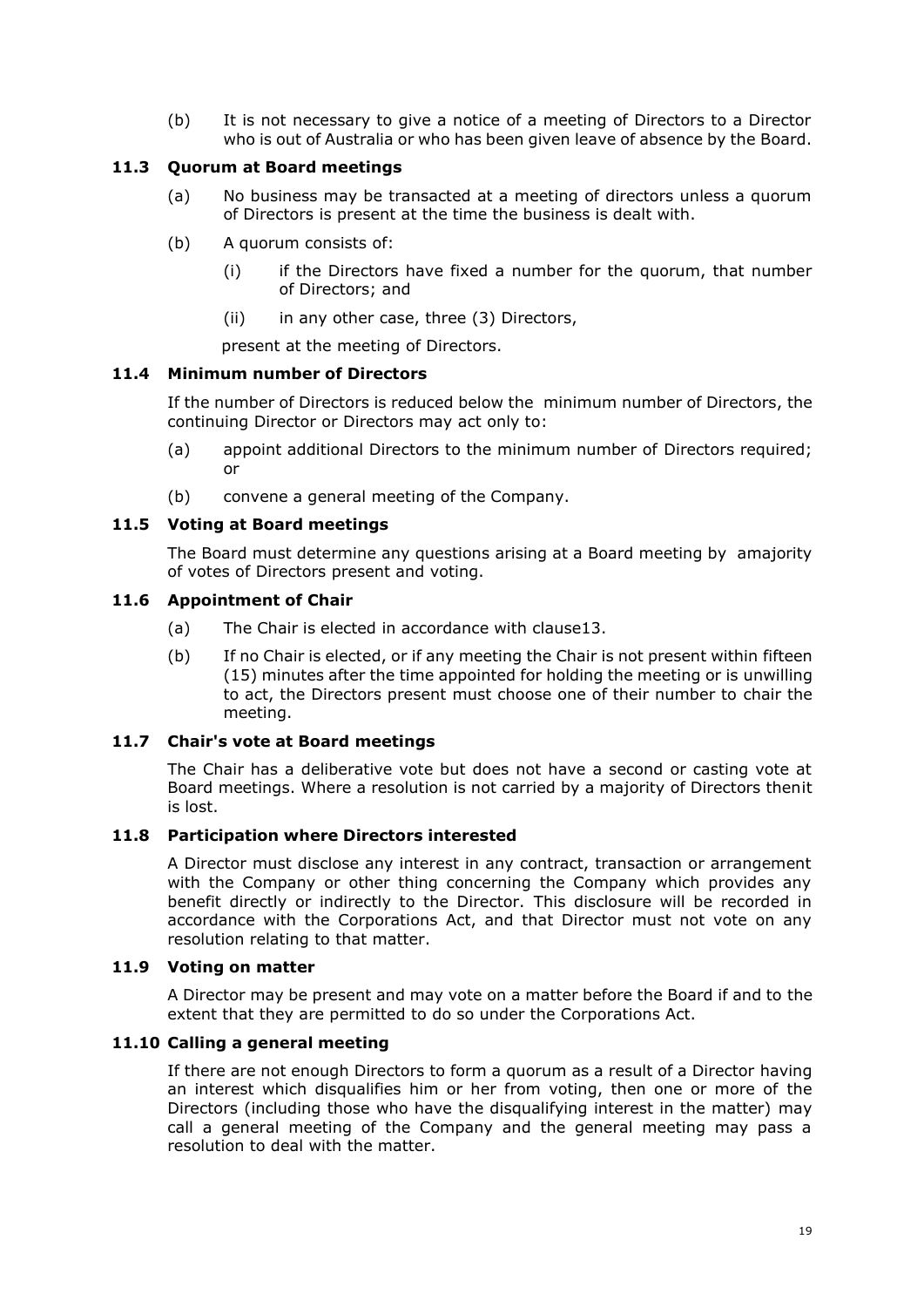## <span id="page-19-0"></span>**11.11 No disqualification**

Subject to compliance with the Corporations Act, a Director or any entity in which the Director has a direct or indirect interest (as applicable) may:

- (a) Enter into a contract or arrangement with an Associated Party.
- (b) Hold any office or place of profit (other than auditor) in an Associated Party.
- (c) Act in a professional capacity (or be a member of a firm that so acts) other than as auditor of an Associated Party.

## <span id="page-19-1"></span>**11.12 Exercise of rights**

If the Company holds or owns membership, shares or other interests in another body corporate, trust or other entity, the Board may exercise any and all voting rights conferred by the membership, shares or interest in any matter theyconsider fit.

## <span id="page-19-2"></span>**11.13 Delegation of powers**

- (a) Subject to clause  $11.14(c)$ , the Board may delegate any of its powers to any person, as the Board sees fit. This includes delegating any of the Board's powers to committees consisting of Directors or other persons (as the Board sees fit) to act in Australia or elsewhere.
- (b) The exercise of a power by a delegate in accordance with this constitution is to be treated as the exercise of that power by the Board.
- (c) A delegate must conform to the directions of the Board in the exercise of any powers delegated to the delegate.

#### <span id="page-19-3"></span>**11.14 Advisory Committees**

- (a) The Board may establish one or more advisory committees to provide advice and recommendations to the Board on specified matters (among any other functions determined by the Board).
- (b) The Board may, with respect to an Advisory Committee:
	- (i) Specify in writing from time to time the terms of reference and functions of the Advisory Committee.
	- (ii) Appoint such persons as they consider appropriate to the Advisory Committee (including, if thought fit, one or more Directors), and remove any such person from the Advisory Committee at any time by written notice.
	- (iii) Specify the period and conditions (including as to remuneration, if any) of any such appointment to the Advisory Committee.
	- (iv) Terminate the Advisory Committee at any time.
- <span id="page-19-4"></span>(c) The Board must not delegate any of its powers to an Advisory Committee, and an Advisory Committee must not exercise any powers of a Director or the Board.
- (d) Except as provided in a direction of the Board, the meetings and proceedings of a committee formed by the Directors or an Advisory Committee must be governed by the provisions of this constitution, in so far as they are applicable, as if meetings and proceedings of the committee or Advisory Committee are meetings and proceedings of the Board.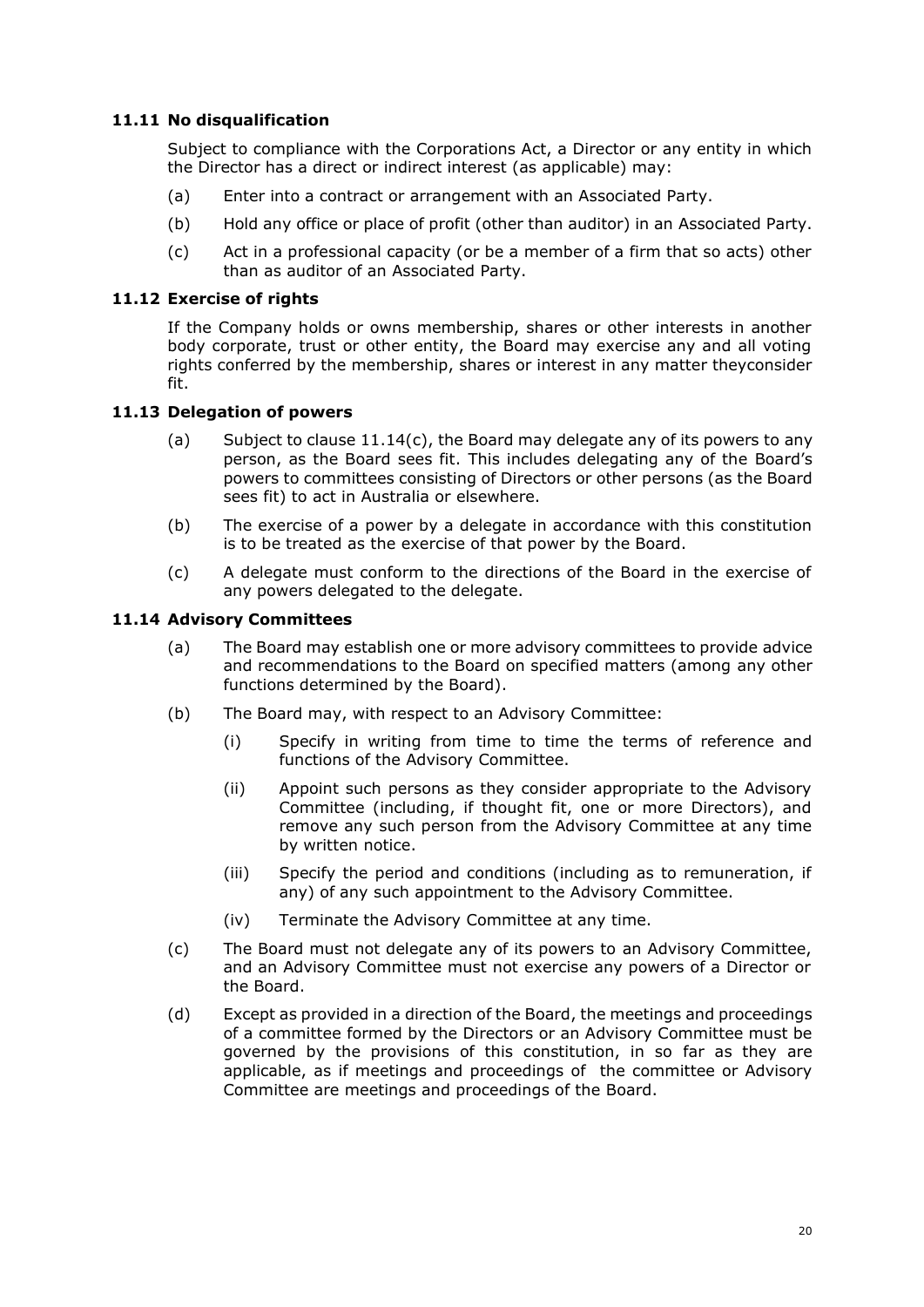## <span id="page-20-0"></span>**11.15 Validity of acts of Directors**

All acts done by the Board or of a committee of Directors or by a person acting as a Director are valid even if it is later discovered that there is a defect in the appointment of a person to be a Director or a member of the committee or that they or any of them were disqualified or were not entitled to vote.

## <span id="page-20-1"></span>**11.16 Minutes**

- (a) The Board must cause minutes of all proceedings of general meetings, of Board meetings and of committees formed by the Directors to be entered as soon as practicable after the minutes have been approved, in books kept for the purpose.
- (b) The Board must cause all minutes, except resolutions in writing treated as determinations of the Board, to be signed by the Chair of the meeting at which the proceedings took place or by the Chair of the next succeeding meeting.

## <span id="page-20-2"></span>**11.17 Resolution in writing**

A resolution in writing signed by all Directors entitled to vote on the resolution (excluding Directors who have requested and been given leave of absence by the Board) is to be treated as a determination of the Board passed at a Board meeting duly convened and held.

- (a) A resolution in writing may consist of several documents in like form, each signed by one or more Directors and if so signed it takes effect on the latest date on which a Director signs one of the documents.
- (b) In relation to a resolution in writing a document generated by electronic means which purports to be a facsimile of a resolution of Directors is to be treated as a resolution in writing and a document bearing a facsimile of a signature is to be treated as a signed.

# <span id="page-20-3"></span>**12. Alternate directors**

#### <span id="page-20-4"></span>**12.1 Appointment of alternate Directors**

With the Board's approval, a Director may, by notice in writing to the Company, appoint a person to be an alternate Director in the Director's place, during the period that the Director specifies in such notice.

#### <span id="page-20-5"></span>**12.2 Powers of alternate Director**

Except as expressly provided in this constitution, an alternate Director is subject in all respects to the same terms and conditions applying to the other Directors except for the provisions of this constitution which relate to the election of Directors, their fees and remuneration and the power to appoint an alternate Director.

#### <span id="page-20-6"></span>**12.3 Entitlements**

An alternate Director has all of the following entitlements:

- (a) To perform all the duties of a Director while the Director who appointed the alternate Director is not exercising or performing them.
- (b) To receive notice of meetings of the Directors.
- (c) To attend and vote at meetings of the Board if the Director who appointed the alternate Director is not present.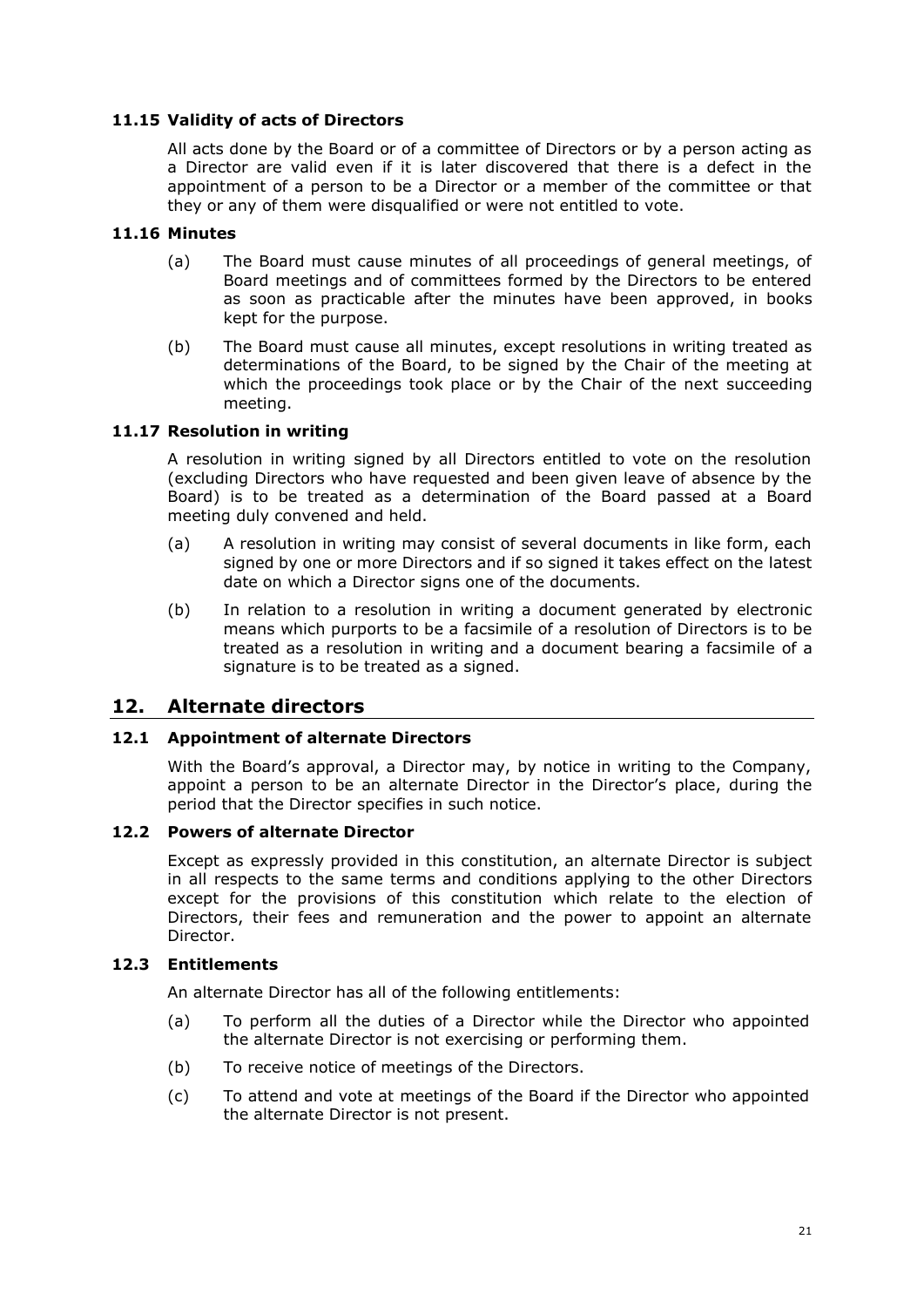## <span id="page-21-0"></span>**12.4 Termination of appointment of alternate Directors**

The appointment of an alternate Director is immediately terminated if any of the following circumstances occurs:

- (a) The Director who appointed the alternate Director ceases for any reason to be a Director;
- (b) The Director who appointed the alternate Director gives notice in writing to the Company of the termination of the appointment; or
- (c) The Board resolves to terminate the appointment after giving five business days notice of intention to remove the alternate Director to the Director who appointed the alternate Director.

# <span id="page-21-1"></span>**13. Chair**

## <span id="page-21-2"></span>**13.1 Election of Chair**

The Chair will be elected by the Board at:

(a) the first meeting of the Board after each annual general meeting or extraordinary general meeting.

## <span id="page-21-3"></span>**13.2 Term of Appointment**

(a) The term of a person elected under clause [13.1 b](#page-21-2)egins on the day he or she is elected and ends on the day that the next election is required underclause [13.1.](#page-21-2)

#### <span id="page-21-4"></span>**13.3 Ceasing to Hold Office**

- (a) If the Chair ceases to hold office for any reason, the Board will elect another Director as Chair.
- (b) If a person elected under clause [13.3\(a\)](#page-21-4) holds office for 12 months or more, that period is deemed to be a 'term' in the office of Chair.

## <span id="page-21-5"></span>**14. Chief Executive Officer**

## <span id="page-21-6"></span>**14.1 Appointment**

The Board may appoint a Chief Executive Officer of the Company for such a term as the Board may determine.

#### <span id="page-21-7"></span>**14.2 Remuneration**

A Chief Executive Officer shall receive such remuneration as the Board may determine.

#### <span id="page-21-8"></span>**14.3 Delegation**

The Board may delegate any of its powers to the Chief Executive Officer, as the Board sees fit.

## <span id="page-21-9"></span>**15. Secretary**

#### <span id="page-21-10"></span>**15.1 Board appointed**

The Board will appoint a Secretary of the Company in accordance with the Corporations Act.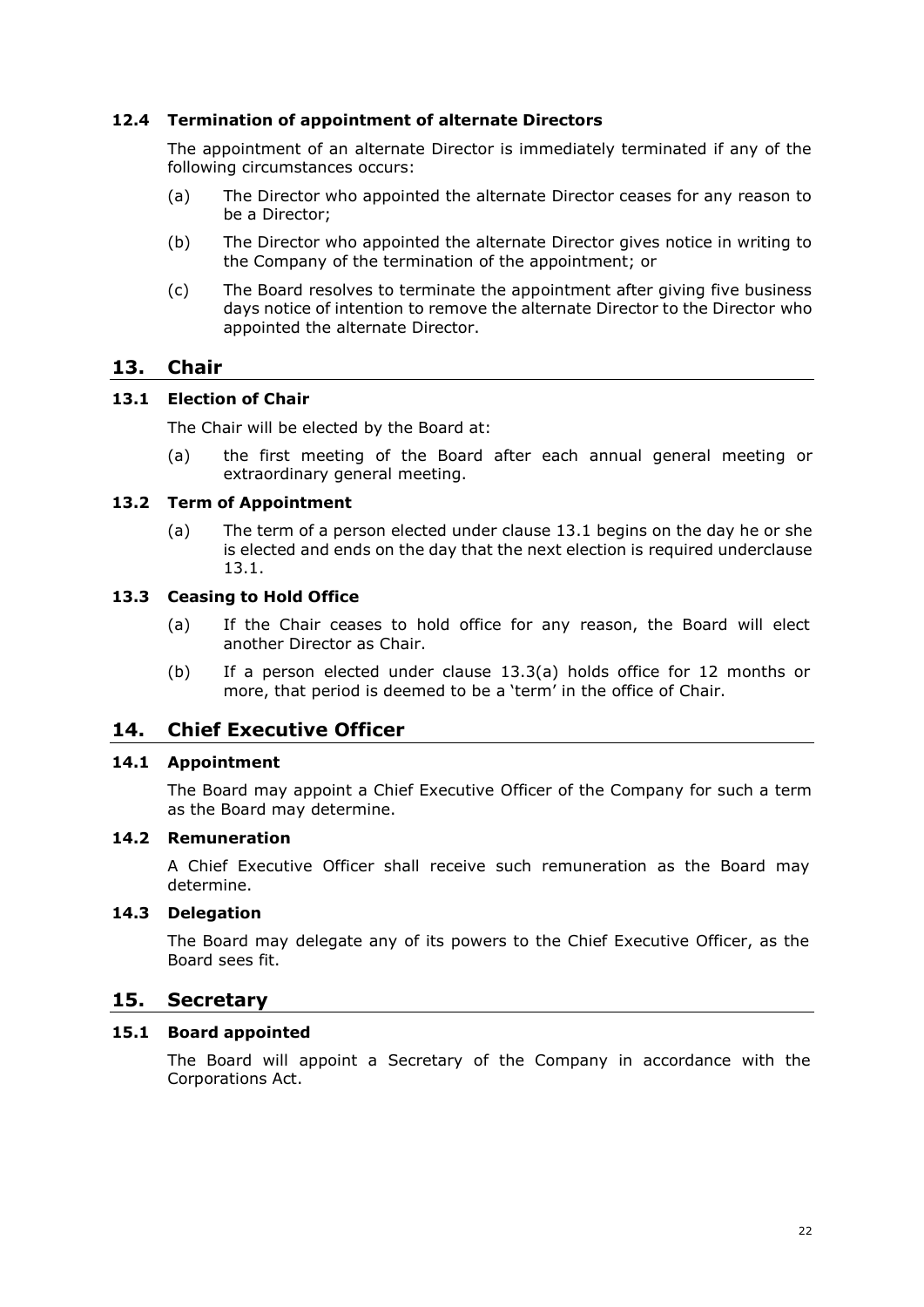## <span id="page-22-0"></span>**15.2 CEO also secretary**

If the Board appoints a Chief Executive Officer, unless the Board otherwise resolves, the Chief Executive Officer of the Company is to be appointed Secretary.

#### <span id="page-22-1"></span>**15.3 Vacancy of secretary**

If there is a vacancy in the position of Secretary, or the Secretary is on leave or otherwise unable to act, the Board must appoint an employee of the Company or Director to act as Secretary.

#### <span id="page-22-2"></span>**15.4 Terms and conditions of secretary**

A Secretary holds office on the terms and conditions (including as to remuneration) that the Board determines.

## <span id="page-22-3"></span>**16. Indemnity and insurance**

#### <span id="page-22-4"></span>**16.1 Persons to whom clauses [16.2](#page-22-5) and [16.4 a](#page-22-7)pply**

Clauses [16.2](#page-22-5) and [16.4 a](#page-22-7)pply to:

- (a) each person who is or has been a Director, alternate director or executive officer of the Company; and
- (b) any other officers or former officers of the Company or of its Related Bodies Corporate that the Board decides in each case.

## <span id="page-22-5"></span>**16.2 Indemnity**

The Company must:

- (a) indemnify; and
- (b) if requested by a person to whom this clause [16.2](#page-22-5) applies, enter into a deed indemnifying,

on a full indemnity basis and to the full extent permitted by law, each person to whom this clause [16.2 a](#page-22-5)pplies for all losses or liabilities incurred by the person as an officer of the Company or of a Related Body Corporate including, but not limited to, a liability for negligence or for reasonable costs and expenses incurred:

- (c) in defending proceedings, whether civil or criminal, in which judgment is given in favour of the person or in which the person is acquitted; or
- (d) in connection with an application, in relation to those proceedings, in which the court grants relief to the person under the Act.

#### <span id="page-22-6"></span>**16.3 Extent of indemnity**

The indemnity in clause [16.2:](#page-22-5)

- (a) is a continuing obligation and is enforceable by a person to whom clause [16.2 a](#page-22-5)pplies even though that person has ceased to be an officer ofthe Company or of a Related Body Corporate; and
- (b) operates only to the extent that the loss or liability is not covered by insurance.

## <span id="page-22-7"></span>**16.4 Insurance**

The Company may, to the extent permitted by law:

- (a) purchase and maintain insurance; or
- (b) pay or agree to pay a premium for insurance,

for any person to whom this clause [16.4](#page-22-7) applies against any liability incurred by the person as an officer of the Company or of a Related Body Corporate including,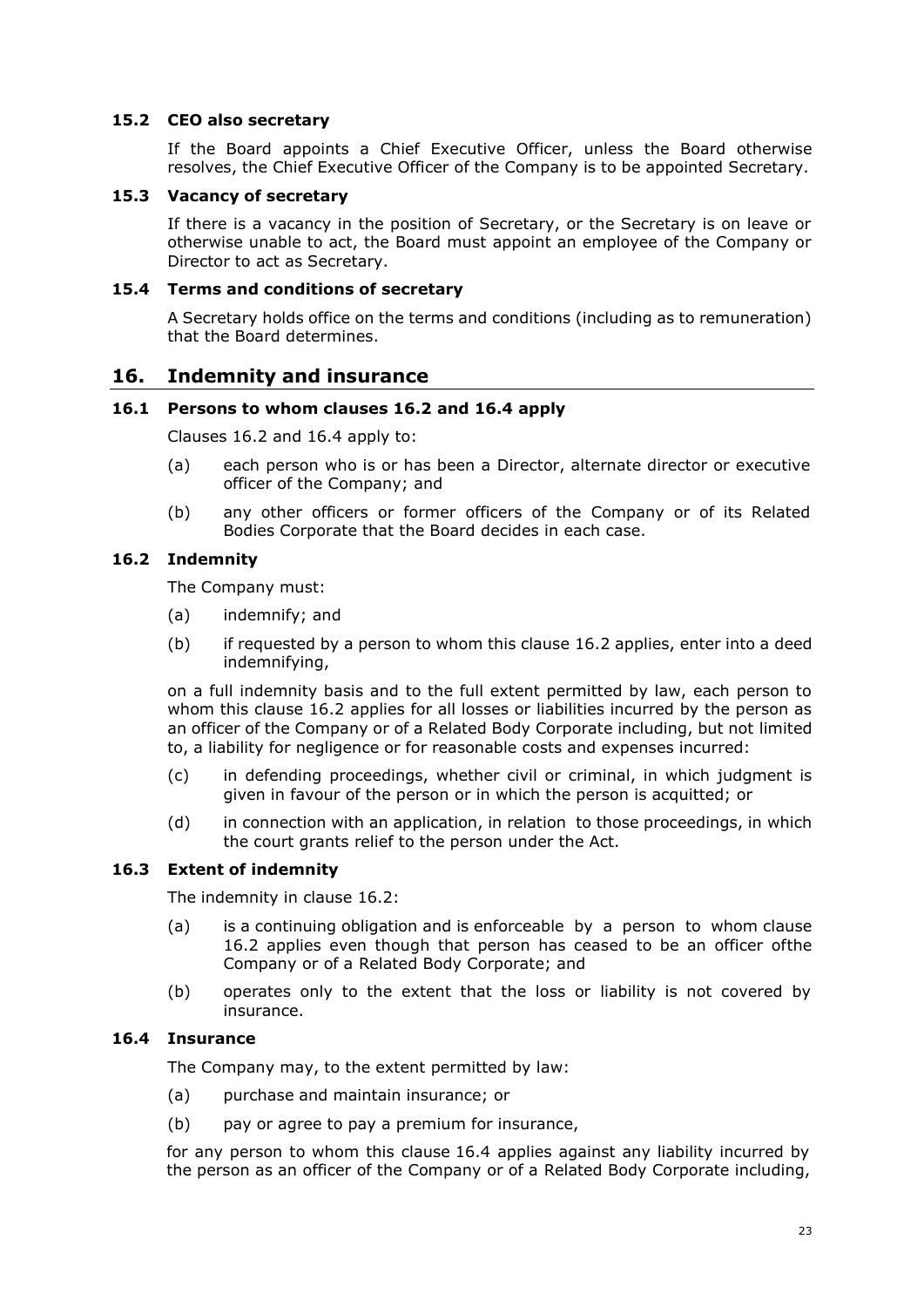but not limited to, a liability for negligence or for reasonable costs and expenses incurred in defending proceedings, whether civil or criminal and whatever their outcome.

## <span id="page-23-0"></span>**16.5 Savings**

Nothing in clauses [16.2](#page-22-5) or [16.4:](#page-22-7)

- (a) affects any other right or remedy that a person to whom those clauses apply may have in respect of any loss or liability referred to in those clauses; or
- (b) limits the capacity of the Company to indemnify or provide insurance for any person to whom those clauses do not apply.

# <span id="page-23-1"></span>**17. Seals and execution of documents**

#### <span id="page-23-2"></span>**17.1 Safe custody**

If the Company has one, the Board must provide for the safe custody of the Seal.

#### <span id="page-23-3"></span>**17.2 Execution with Seal**

The Company may execute a document by affixing the Seal to the document where the fixing of the Seal is witnessed by any of the following:

- (a) By two Directors.
- (b) By a Director and the Secretary.
- (c) By a Director and some other person appointed by the Directors for the purpose.

#### <span id="page-23-4"></span>**17.3 Execution without Seal**

The Company may execute a document without the use of a Seal if the document is signed by either of the following:

- (a) By two Directors.
- (b) By a Director and the Secretary.

## <span id="page-23-5"></span>**17.4 Official Seals**

The Company may have for use in place of the Seal outside the jurisdiction where the Seal is kept one or more official seals, to be used in accordance withprocedures approved by the Board.

#### <span id="page-23-6"></span>**18. Establishment and operation of Gift Fund**

#### <span id="page-23-7"></span>**18.1 Maintaining Gift Fund**

The Company must maintain for its objects a fund (*Gift Fund*):

- (a) to which gifts of money or property for those objects are to be made;
- (b) to which any money received by the Company because of those gifts is to be credited; and
- (c) that does not receive any other money or property.

#### <span id="page-23-8"></span>**18.2 Limits on use of Gift Fund**

The Company must use the following only for its objects:

- (a) gifts made to the Gift Fund; and
- (b) any money received because of those gifts.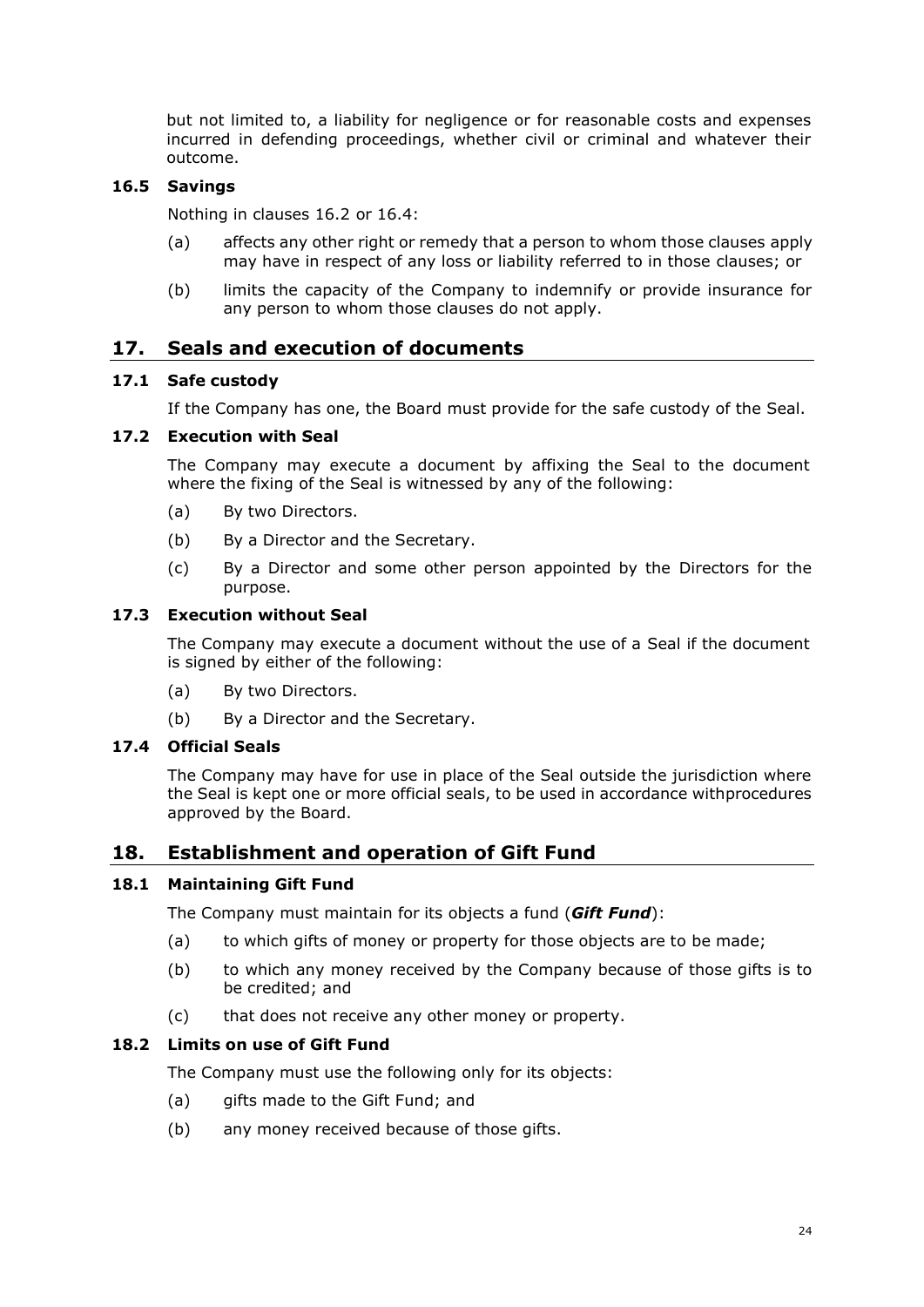## <span id="page-24-0"></span>**18.3 Winding up**

- (a) At the first occurrence of:
	- (i) the winding up of the Gift Fund; or
	- (ii) the Company ceasing to be endorsed as a deductible gift recipient under Subdivision 30-BA of ITAA 97,

any surplus assets of the Gift Fund must be transferred to a fund, authority or institution:

- (iii) which is charitable at law;
- (iv) whose constitution prohibits distributions or payments to its members and directors (if any) to an extent at least as great as is outlined in clause [5;](#page-9-1) and
- (v) gifts to which are deductible under Division 30 of ITAA 97.
- (b) The identity of the fund, authority or institution must be decided by the Board.
- (c) Where gifts to a fund, authority or institution are deductible only if, among other things, the conditions set out in the relevant table item in Subdivision 30-B of ITAA 97 are satisfied, a transfer under this clause to that fund, authority or institution must be made in accordance with or subject to those conditions.

# <span id="page-24-5"></span>**19. Winding up**

- <span id="page-24-1"></span>(a) If, on the winding up or dissolution of the Company, any property remains after satisfaction of all its debts and liabilities, this property must only be given or transferred to a fund, authority or institution:
	- (i) which is charitable at law; and
	- (ii) whose constitution prohibits distributions or payments to its members and directors (if any) to an extent at least as great as is outlined in clause [5](#page-9-1)**;** and
	- (iii) gifts to which can be deducted under Division 30 of ITAA 97.
- (b) The identity of the fund, authority or institution referred to in clause [19\(a\)](#page-24-5) must be decided by the Members by ordinary resolution at or before the time of winding up or dissolution of the Company and, if the members cannot decide, by the Supreme Court of the State of New South Wales.
- (c) Where gifts to a fund, authority or institution are deductible only if, among other things, the conditions set out in the relevant table item in Subdivision 30-B of ITAA 97 are satisfied, a gift or transfer under clause [19\(a\)](#page-24-5) to that fund, authority or institution must be made in accordance with or subject to those conditions.

# <span id="page-24-2"></span>**20. Accounts, audits and records**

## <span id="page-24-3"></span>**20.1 Accounts**

The Board must cause proper accounting and other records to be kept in accordance with the Corporations Act.

## <span id="page-24-4"></span>**20.2 Reports**

To the extent required by the Corporations Act, the Board must cause the Company to: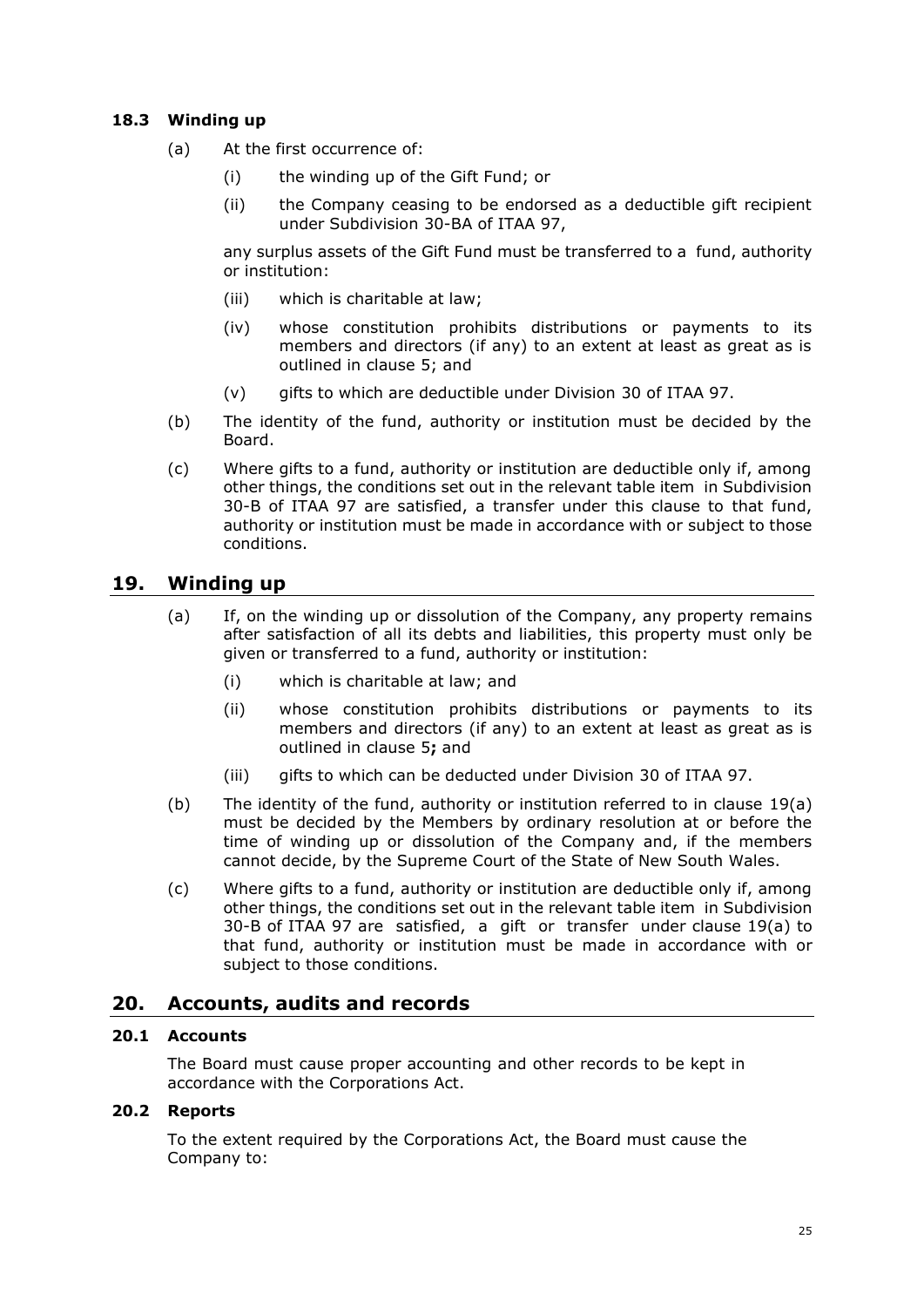- (a) Prepare financial reports in accordance with the Corporations Act.
- (b) Prepare Directors' reports in accordance with the Corporations Act.
- (c) Notify each Member of the Member's right to receive reports from the Company.
- (d) Provide Members with reports, in a form and within such timeframe as may be required by the Corporations Act.

#### <span id="page-25-0"></span>**20.3 Audit**

Where required by law a registered Company auditor or reviewer must be appointed. The remuneration of the auditor or reviewer must be fixed and the auditor's or reviewers duties regulated in accordance with the Corporations Act.

#### <span id="page-25-1"></span>**20.4 Rights of inspection**

Subject to the Corporations Act:

- (a) The Board may determine whether and to what extent, and at what times and places and under what conditions, the accounting records and other documents of the Company or any of them are open to the inspection of Members other than Directors, and a Member other than a Director does not have the right to inspect any document of the Company except as provided by law or authorised by the Board or by the Company in general meeting.
- (b) Notwithstanding clause [20.4\(a\),](#page-25-1) the Board may refuse access to a document where the Board (acting reasonably) considers that such access would or would be likely to cause the Company to lose the benefit of any form of evidentiary privilege, including legal professional privilege.

## <span id="page-25-2"></span>**21. Notices**

#### <span id="page-25-3"></span>**21.1 Persons authorised to give notices**

A notice by either the Company or a Member in connection with this constitution may be given on behalf of the Company or Member by a solicitor, director or Company secretary of the Company or Member.

#### <span id="page-25-4"></span>**21.2 Signature on notice**

The signature to any notice to be given by the Company may be written or printed or a facsimile thereof may be affixed by mechanical or other means.

## <span id="page-25-5"></span>**21.3 Methods of giving notices**

In addition to the method for giving notices permitted by statute, a notice by the Company or a Member in connection with this constitution may be given to the addressee by any of the following means:

- (a) By delivering it to a street address of the addressee.
- (b) By sending it by prepaid ordinary post (airmail if outside Australia) to a street or postal address of the addressee.
- (c) By sending it by facsimile or email to the facsimile number or email address of the addressee.

#### <span id="page-25-6"></span>**21.4 Addresses for giving notices to Members**

(a) The street address or postal address of a Member is the street or postal address of the Member shown in the Register.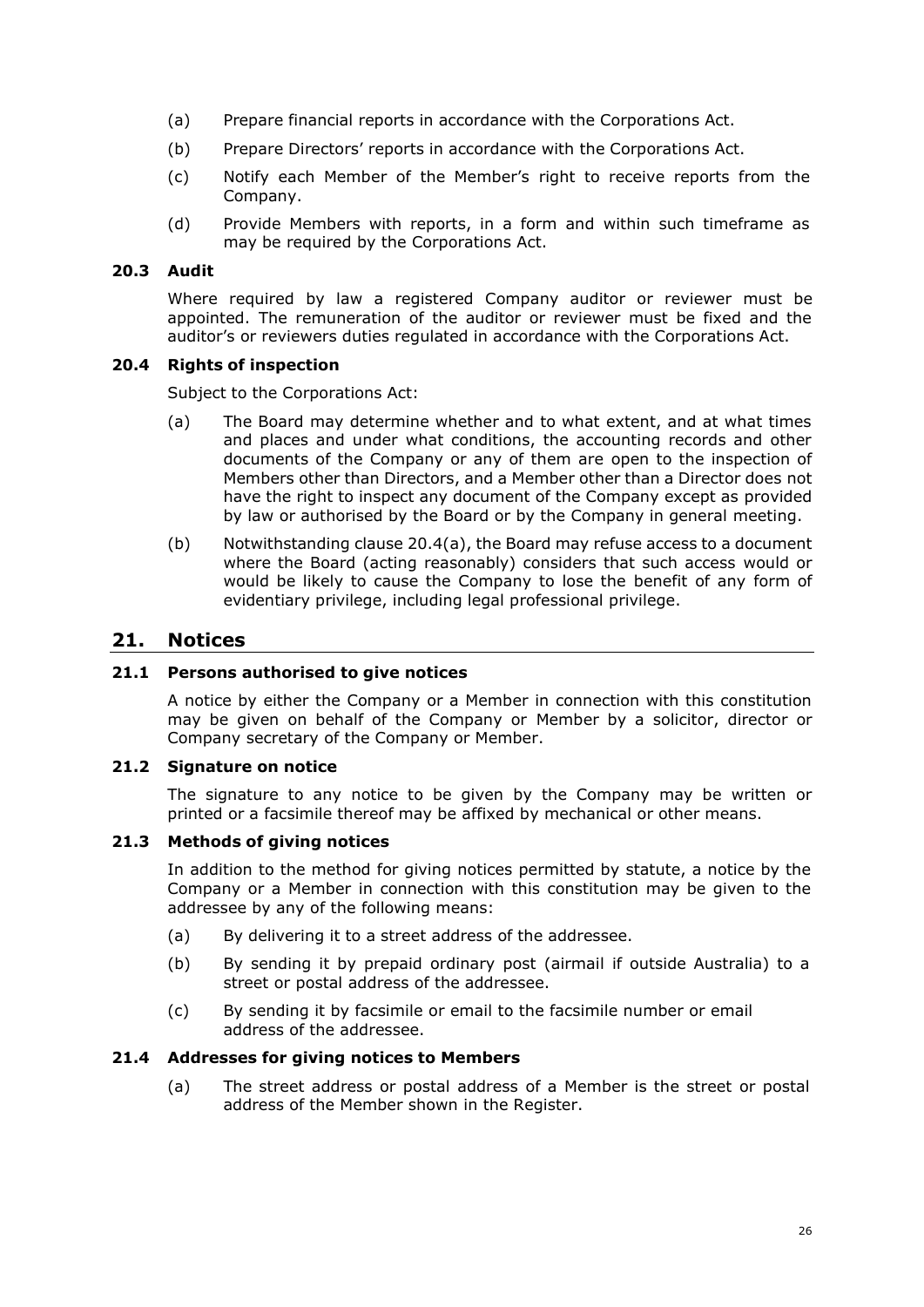(b) The facsimile number or email address of a Member is the number which the Member may specify by written notice to the Company as the facsimile number or email address to which notices may be sent to the Member.

## <span id="page-26-0"></span>**21.5 Address for giving notices to the Company**

- (a) The street and postal address of the Company is the Office.
- (b) The facsimile number or email address of the Company is the number which the Company may specify by written notice to the Members as the facsimile number or email address to which notices may be sent to the Company.

## <span id="page-26-1"></span>**21.6 Time notice is given**

A notice given in accordance with this constitution is to be taken as given, served and received at the following times:

- (a) If delivered by hand to the street address of the addressee, at the time of delivery.
- (b) If it is sent by post to the street or postal address of the addressee, on the 2<sup>nd</sup> (5<sup>th</sup> if outside Australia) business day after posting.
- (c) If sent by facsimile or email to the facsimile number or email address of the addressee, at the time transmission is completed.

## <span id="page-26-2"></span>**21.7 Proof of giving notices**

The sending of a notice by facsimile or email and the time of completion of transmission may be proved conclusively by production of the relevant one of the following:

- (a) A transmission report by the facsimile machine from which the notice was transmitted which indicates that a facsimile of the notice was sent in its entirety to the facsimile number of the addressee.
- (b) A print out of an acknowledgement of receipt of the email or equivalent proof that the email was successfully transmitted.

#### <span id="page-26-3"></span>**21.8 Persons entitled to notice of meeting**

Notice of every general meeting must be given by a method authorised by this constitution to all of the following persons:

- (a) Every Member;
- (b) Every Director; and
- (c) Every other person (if any) entitled to receive such notice pursuant to the Corporations Act.

# <span id="page-26-4"></span>**22. Definitions and interpretation**

#### <span id="page-26-5"></span>**22.1 Definitions**

In this constitution the following definitions apply:

**Advisory Committee** means an advisory committee established by the Board under clause 11.14.

**AHPRA** means Australian Health Practitioner Regulation Agency.

**Associated Party** means each of the following:

- (a) The Company;
- (b) Any Related Body Corporate of the Company;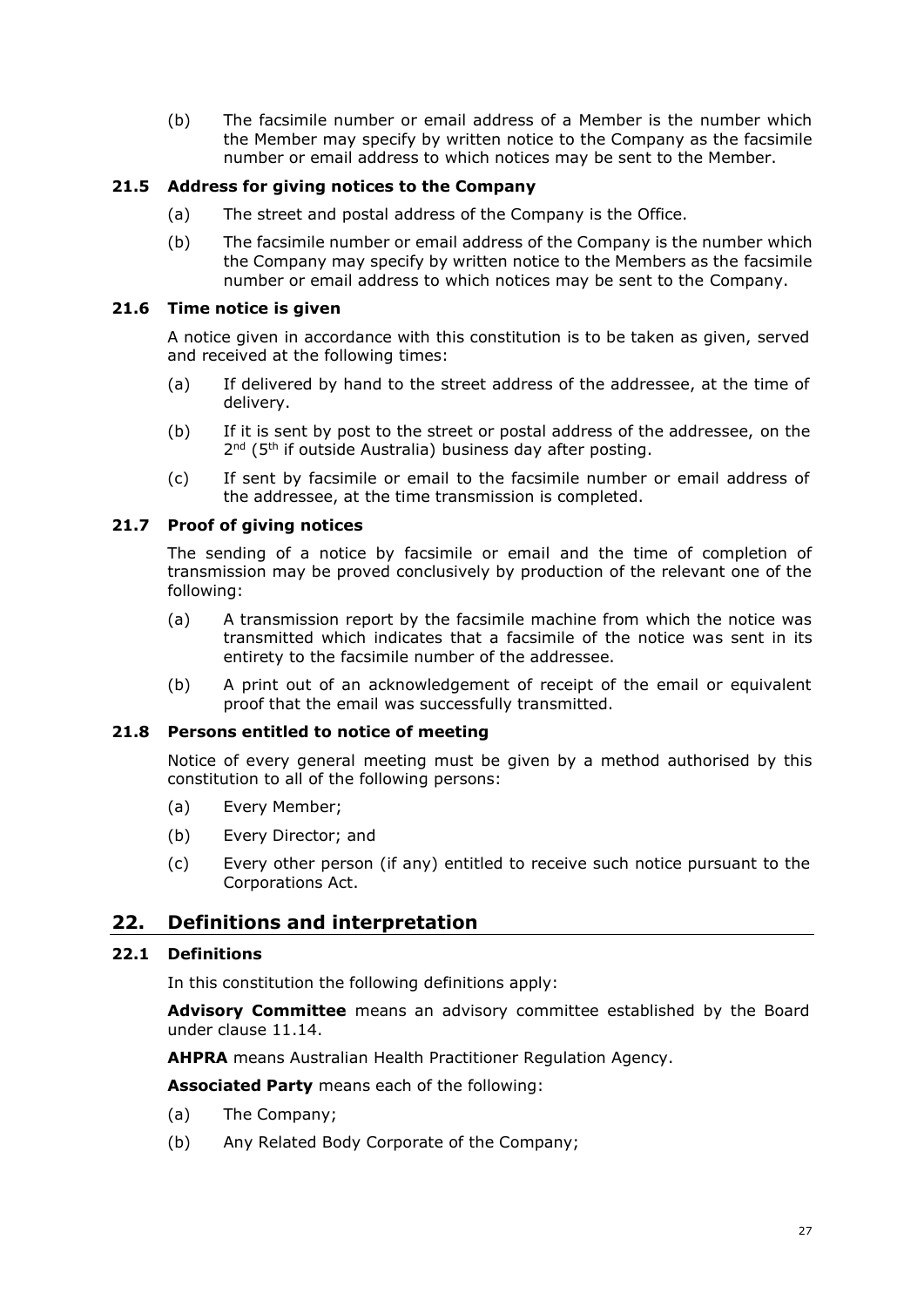(c) Any other body corporate, trust or entity promoted by the Company or in which the Company has an interest of any kind.

**Board** means Directors acting as the board of the Company.

**Chair** means the Director elected under clauses 11.6(b) or [13.1t](#page-21-2)o preside as chairperson at Board meetings for the time being.

**Company** means Hornsby Kuring-gai Ryde Division of General Practice.

**Corporations Act** means the *Corporations Act 2001* (Cth).

**Director** means a person occupying the position of a director of the Company.

**General Practice** means the provision of primary continuing comprehensive whole patient medical care to individuals, families and their communities.

*ITAA97* means the Income Tax Assessment Act 1997 (Cth).

**Member** means a person whose name is entered in the Register as a member of the Company.

**Office** means the registered office of the Company.

**Register** means the register of Members kept by the Company under the Corporations Act.

**Registered Medical Practitioner** has the meaning given under the Health Practitioner Regulation National Law (NSW).

**Related Body Corporate** has the meaning given under the Corporations Act.

**Seal** means, if the Company has one, the common seal of the Company.

**Secretary** means a person appointed to perform the duties of a secretary of the Company.

#### <span id="page-27-0"></span>**22.2 Interpretation**

In this constitution, unless the context otherwise requires:

- (a) A reference to any law or legislation or legislative provision includes any statutory modification, amendment or re-enactment, and any subordinate legislation or regulations issued under that legislation or legislative provision, in either case whether before, on or after the date of this constitution.
- (b) A reference to any agreement or document is to that agreement ordocument as amended, novated, supplemented or replaced from time to time.
- (c) A reference to a clause, part, schedule or attachment is a reference to a clause, part, schedule or attachment of or to this constitution.
- (d) Where a word or phrase is given a defined meaning another part of speech or other grammatical form in respect of that word or phrase has a corresponding meaning.
- (e) A work which indicates the singular indicates the plural, a word which indicates the plural indicates the singular, and a reference to any gender indicates the other genders.
- (f) An expression importing a natural person includes any Company, trust, partnership, joint venture, association, body corporate or public authority.
- (g) A reference to 'dollars' or '\$' means Australian dollars.
- (h) References to the word 'include' or ' including' are to be interpreted without limitation.